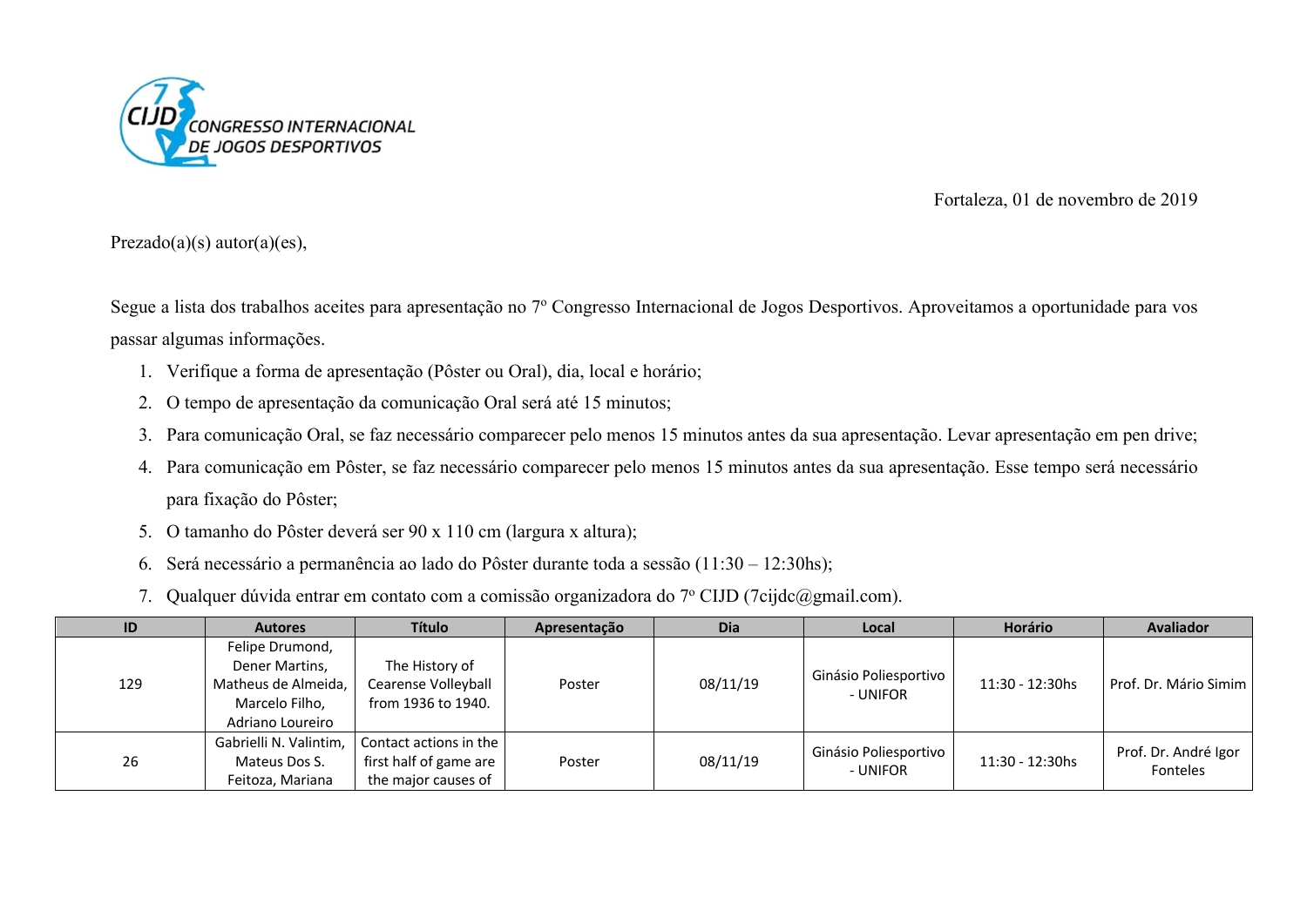

|     | Hévila O. De Sousa,                      | injury in the men's    |        |          |                                   |                 |                                  |
|-----|------------------------------------------|------------------------|--------|----------|-----------------------------------|-----------------|----------------------------------|
|     | Jonathan M. Lopes,                       | futsal school within   |        |          |                                   |                 |                                  |
|     | Vanessa Da S. Lima                       |                        |        |          |                                   |                 |                                  |
|     |                                          | The coach board        |        |          |                                   |                 |                                  |
|     |                                          | application as a       |        |          |                                   |                 |                                  |
| 27  | Consuêlo Souza                           | learning teaching      | Poster | 08/11/19 | Ginásio Poliesportivo<br>- UNIFOR | 11:30 - 12:30hs | Prof. Dr. André Igor<br>Fonteles |
|     |                                          | strategy in volleyball |        |          |                                   |                 |                                  |
|     |                                          | training               |        |          |                                   |                 |                                  |
|     |                                          | Declarative tactical   |        |          |                                   |                 |                                  |
|     | Willian Silva, Tatiane                   | knowledge and          |        |          |                                   |                 |                                  |
| 32  | Mazzardo, Gabriella<br>Monteiro, Nayanne | procedural in young    | Poster | 08/11/19 | Ginásio Poliesportivo             | 11:30 - 12:30hs | Prof. Dr. André Igor             |
|     |                                          | basketball players     |        |          | - UNIFOR                          |                 | Fonteles                         |
|     | Araújo, Layla<br>Aburachid               | throughout a           |        |          |                                   |                 |                                  |
|     |                                          | competitive season     |        |          |                                   |                 |                                  |
|     | Rafael Pombo                             | Reflection from        |        |          | Ginásio Poliesportivo             |                 | Prof. Dr. André Igor             |
| 33  | Menezes, Walmir                          | training in handball:  | Poster | 08/11/19 | - UNIFOR                          | 11:30 - 12:30hs | Fonteles                         |
|     | Romário Dos Santos                       | speaking of coaches    |        |          |                                   |                 |                                  |
|     | Tomaz Rosso, Sarah                       | Space creation         |        |          |                                   |                 |                                  |
|     | Bredt, Laura Diniz,                      | dynamics in different  |        | 08/11/19 | Ginásio Poliesportivo             |                 | Prof. Dr. André Igor             |
| 35  | Gibson Praça, Juan                       | basketball small-      | Poster |          | - UNIFOR                          | 11:30 - 12:30hs | Fonteles                         |
|     | <b>Morales</b>                           | sided games played     |        |          |                                   |                 |                                  |
|     |                                          | in full court          |        |          |                                   |                 |                                  |
|     |                                          | Biomechanical          |        |          |                                   |                 |                                  |
|     | Halisson Cunha,                          | analysis of the        |        |          |                                   |                 |                                  |
|     | Ronny Peixoto, Túlio                     | kinematic variables of | Poster | 08/11/19 | Ginásio Poliesportivo             | 11:30 - 12:30hs | Prof. Dr. Gibson Praça           |
| 117 | Banja                                    | the weight throw of    |        |          | - UNIFOR                          |                 |                                  |
|     |                                          | an olympic and         |        |          |                                   |                 |                                  |
|     |                                          | paralympic athlete     |        |          |                                   |                 |                                  |
|     | Heitor Anjos, Ralciney                   | Decision-making:       |        |          | Ginásio Poliesportivo             |                 |                                  |
| 118 | Barbosa, Monica                          | declarational          | Poster | 08/11/19 | - UNIFOR                          | 11:30 - 12:30hs | Prof. Dr. Gibson Praça           |
|     | Pereira, Luiz Vieira                     | knowledge of           |        |          |                                   |                 |                                  |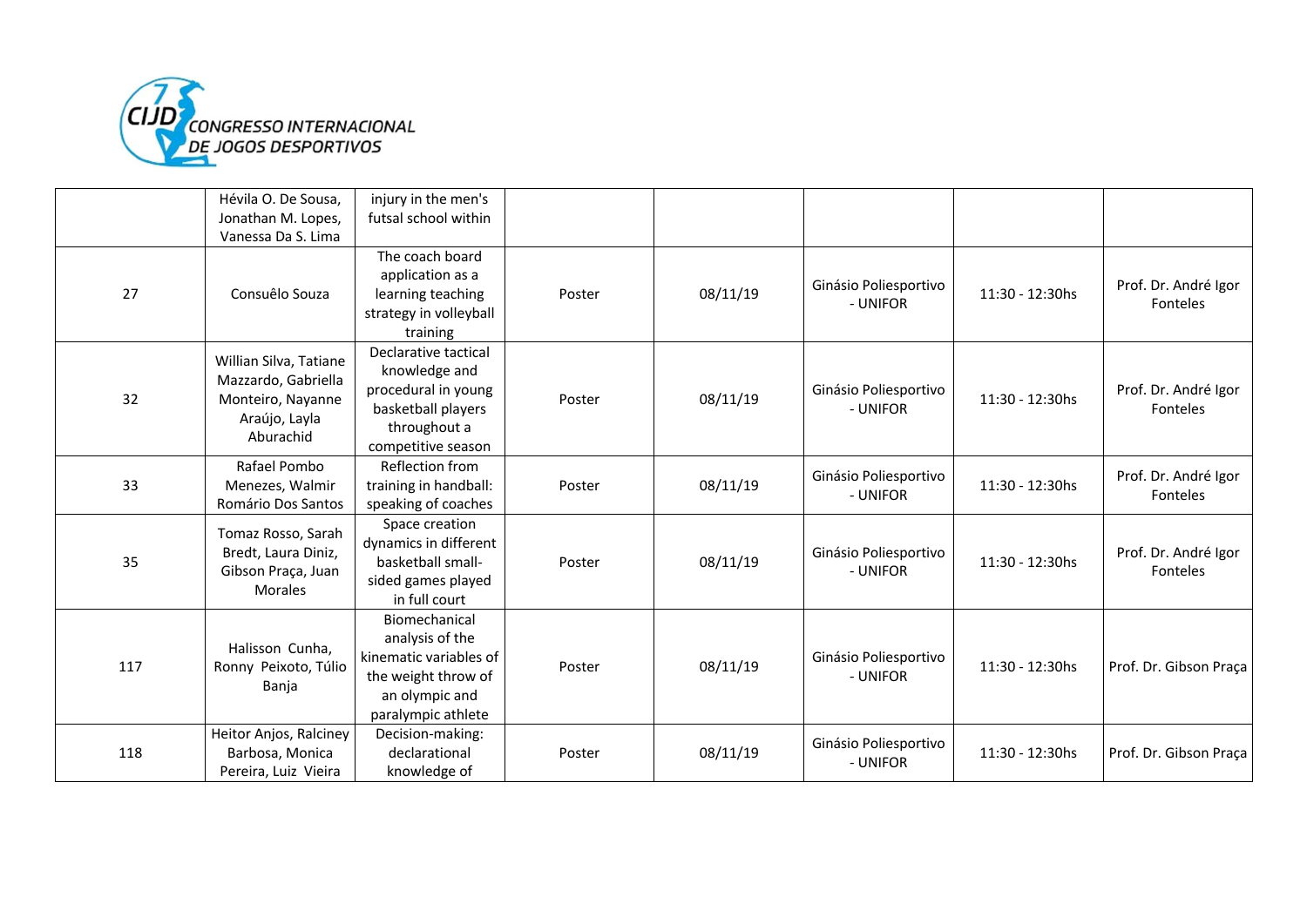

|     |                                 | university volleyball<br>lifters |        |          |                                   |                 |                        |
|-----|---------------------------------|----------------------------------|--------|----------|-----------------------------------|-----------------|------------------------|
|     | Rodrigo Botejara-               | Strategic use of                 |        |          |                                   |                 |                        |
|     | Meringolo, Alejandro            | taking the goalkeeper            |        |          |                                   |                 |                        |
| 119 | Trejo-Silva, Javier             | out in Handball: a               | Poster | 08/11/19 | Ginásio Poliesportivo             | 11:30 - 12:30hs | Prof. Dr. Gibson Praça |
|     | Brazo-Sayavera,                 | descriptive study of             |        |          | - UNIFOR                          |                 |                        |
|     | Matias De Pablo                 | the Men's Euro 2018              |        |          |                                   |                 |                        |
|     |                                 | Is participation in the          |        |          |                                   |                 |                        |
|     | Felipe Silva, Thales            | <b>Brazilian national</b>        |        |          |                                   |                 |                        |
| 121 | Lawall, Lucas Garcia,           | teams guaranteed to              | Poster | 08/11/19 | Ginásio Poliesportivo<br>- UNIFOR | 11:30 - 12:30hs | Prof. Dr. Gibson Praça |
|     | Dilson Borges,<br>Marcelo Matta | play the FIFA World              |        |          |                                   |                 |                        |
|     |                                 | Cup?                             |        |          |                                   |                 |                        |
|     | Antônio Silva,                  | The Nutritional Status           |        |          |                                   |                 |                        |
| 122 | Antônio Santos,                 | of Futsal U-13                   | Poster | 08/11/19 | Ginásio Poliesportivo             | 11:30 - 12:30hs | Prof. Dr. Gibson Praça |
|     | Demetrius Brandão,              | Selection of a School            |        |          | - UNIFOR                          |                 |                        |
|     | Ronny Peixoto                   | in Fortaleza-CE                  |        |          |                                   |                 |                        |
|     |                                 | The teaching and                 |        |          |                                   |                 |                        |
|     | Breno Flor, Yasmin              | learning processes               |        |          |                                   |                 |                        |
| 127 | Gonçalves, Luciana              | embedded in sports               | Poster | 08/11/19 | Ginásio Poliesportivo<br>- UNIFOR | 11:30 - 12:30hs | Prof. Dr. Gibson Praça |
|     | Venâncio, Luiz                  | from a                           |        |          |                                   |                 |                        |
|     | Sanches-Neto                    | transdisciplinary                |        |          |                                   |                 |                        |
|     |                                 | perspective                      |        |          |                                   |                 |                        |
|     |                                 | Players' date of birth           |        |          |                                   |                 |                        |
| 43  | Rodrigo Nunes                   | study of the Brazilian           | Poster | 08/11/19 | Ginásio Poliesportivo             | 11:30 - 12:30hs | Prof. Dr. Mário Simim  |
|     |                                 | football rosters in the          |        |          | - UNIFOR                          |                 |                        |
|     |                                 | FIFA World Cup                   |        |          |                                   |                 |                        |
|     | Laura Diniz, Sarah              | Space creation                   |        |          |                                   |                 |                        |
| 44  | Bredt, Tomaz Rosso,             | dynamics in different            |        |          | Ginásio Poliesportivo             |                 |                        |
|     | Tatiane Mazzardo,               | basketball small-                | Poster | 08/11/19 | - UNIFOR                          | 11:30 - 12:30hs | Prof. Dr. Mário Simim  |
|     | Gibson Praça                    | sided games played               |        |          |                                   |                 |                        |
|     |                                 | in half court                    |        |          |                                   |                 |                        |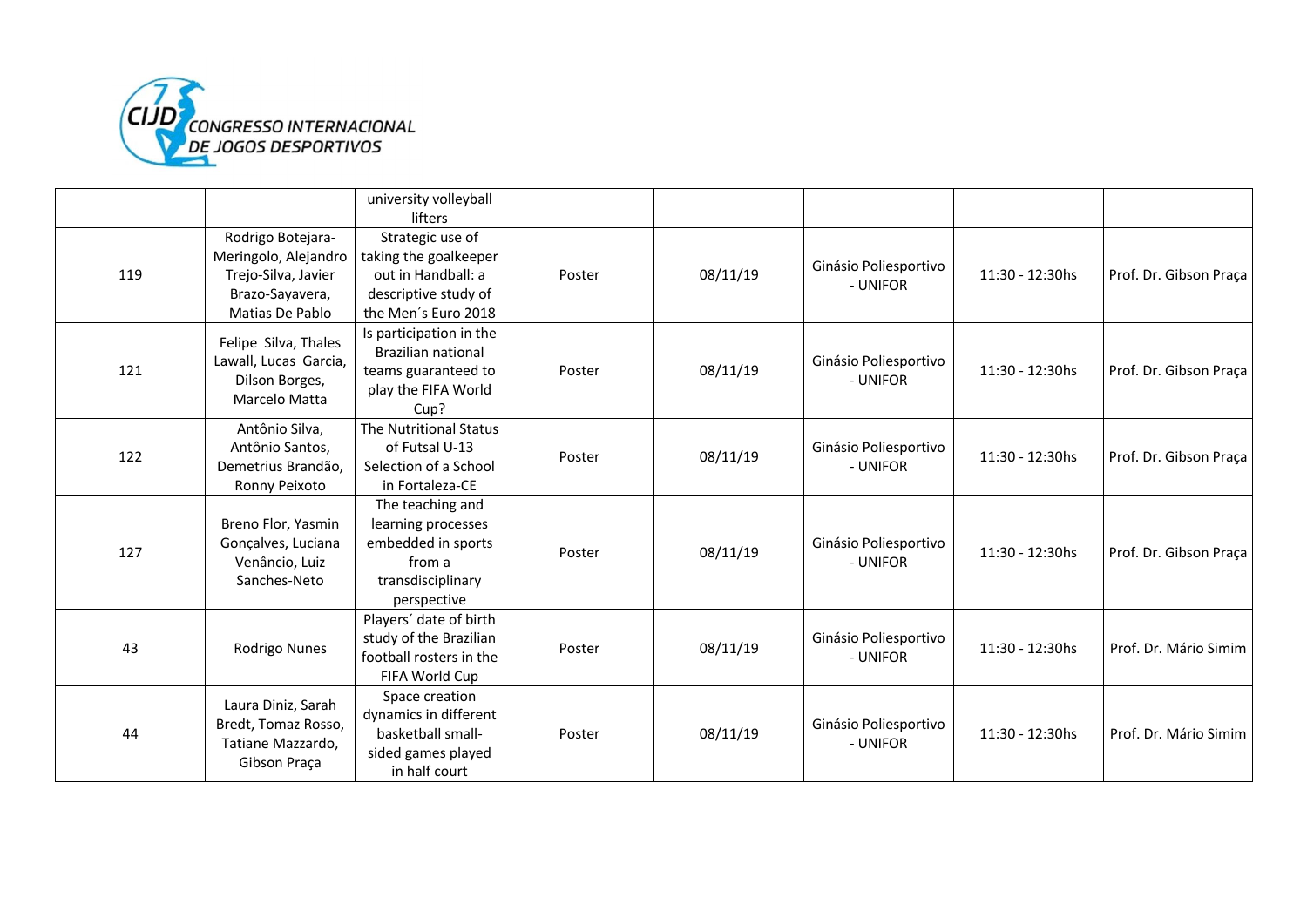

| 46  | Natalia Romanholi,<br>Luiz Pires, Antonio<br>Lima                                                                           | Rescue domino<br>pedagogical game                                                                                                         | Poster | 08/11/19 | Ginásio Poliesportivo<br>- UNIFOR | 11:30 - 12:30hs | Prof. Dr. Mário Simim  |
|-----|-----------------------------------------------------------------------------------------------------------------------------|-------------------------------------------------------------------------------------------------------------------------------------------|--------|----------|-----------------------------------|-----------------|------------------------|
| 48  | Diane Rebouças,<br>Thiago Daniele,<br>Mônica Pinheiro, Caio<br>Nunes, Mirna Frota                                           | Comparing physical<br>fitness and quality of<br>life in children and<br>adolescents<br>attending in a sport<br>initiation project         | Poster | 08/11/19 | Ginásio Poliesportivo<br>- UNIFOR | 11:30 - 12:30hs | Prof. Dr. Mário Simim  |
| 49  | Jeci Holanda, Pablo<br>Martin, Guebli<br>Abdelkader, Welton<br>Godinho                                                      | Manual grip strength<br>in male futsal<br>amateur athletes<br>playing in a higher<br>education institution                                | Poster | 08/11/19 | Ginásio Poliesportivo<br>- UNIFOR | 11:30 - 12:30hs | Prof. Dr. Mário Simim  |
| 104 | David Mancha<br>Triguero, Nicolás<br>Martín Encinas,<br>Antonio Antúnez<br>Medina, Javier<br>García-Rubio, Sergio<br>Ibáñez | Study of the<br>evolution of physical<br>fitness in Female<br><b>Basketball Players</b>                                                   | Poster | 08/11/19 | Ginásio Poliesportivo<br>- UNIFOR | 11:30 - 12:30hs | Prof. Dr. João Cláudio |
| 108 | <b>Mateus Chaves Lessa</b><br>de Castro, Ricardo<br>González                                                                | <b>Basketball teaching</b><br>strategy for children<br>and adolescents                                                                    | Poster | 08/11/19 | Ginásio Poliesportivo<br>- UNIFOR | 11:30 - 12:30hs | Prof. Dr. João Cláudio |
| 111 | Jean Farias, Léo<br>Nepomuceno, Luiz<br>Sanches Neto                                                                        | Field journal on<br>socio-cultural<br>understanding of<br>sports games and its<br>contribution for<br>physical education<br>undergraduate | Poster | 08/11/19 | Ginásio Poliesportivo<br>- UNIFOR | 11:30 - 12:30hs | Prof. Dr. João Cláudio |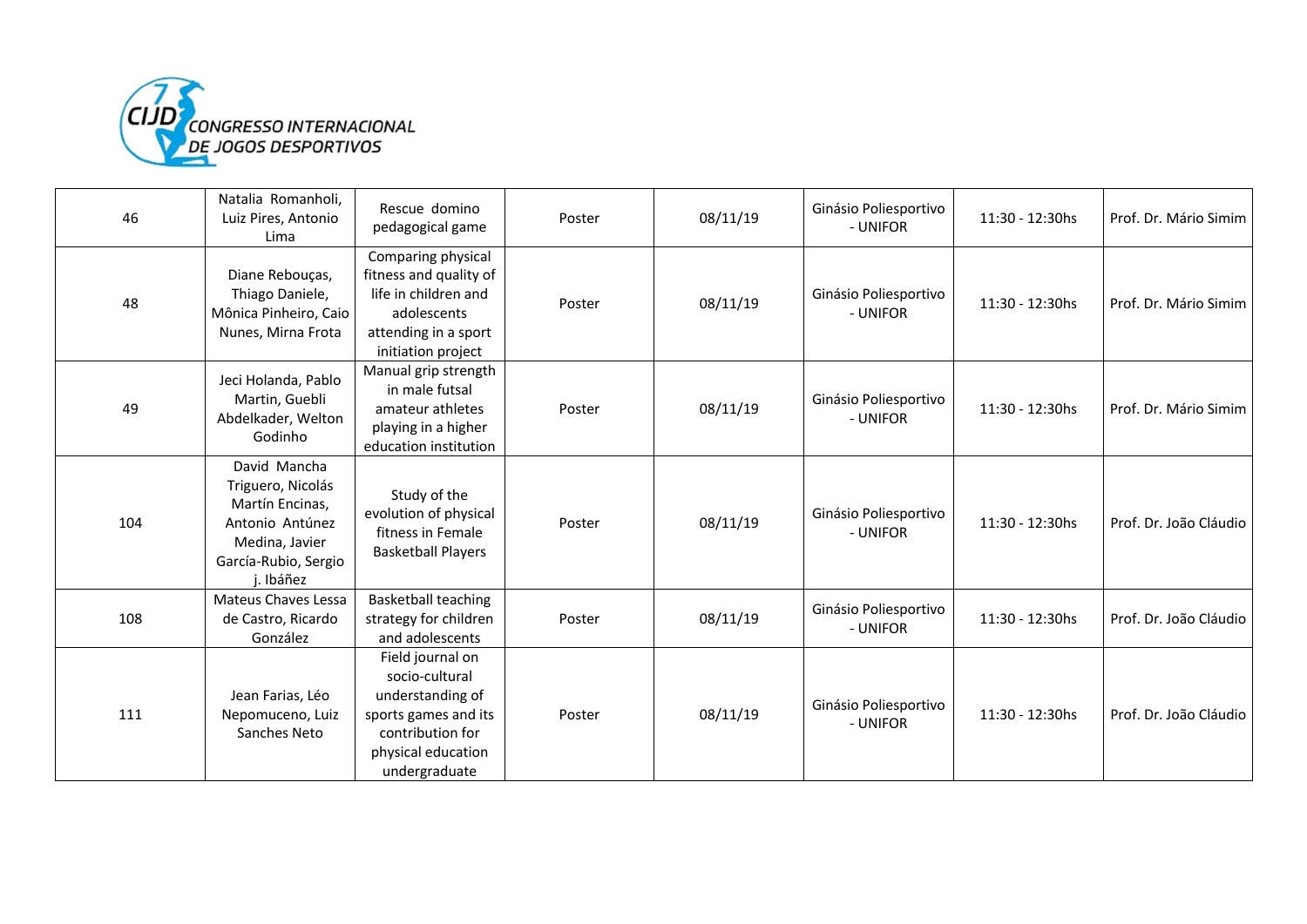

|     |                                                                                                                    | students'<br>professional<br>education                                                                                                            |        |          |                                   |                 |                                         |
|-----|--------------------------------------------------------------------------------------------------------------------|---------------------------------------------------------------------------------------------------------------------------------------------------|--------|----------|-----------------------------------|-----------------|-----------------------------------------|
| 112 | Emanoelle maria dos<br>santos Moura,<br>Francisca rosângela<br>morais da Silva,<br>André olimpio<br><b>Martins</b> | Golf materials<br>making: a sport<br>approach strategy                                                                                            | Poster | 08/11/19 | Ginásio Poliesportivo<br>- UNIFOR | 11:30 - 12:30hs | Prof. Dr. João Cláudio                  |
| 116 | Floriano Cruz, André<br>Machado, Tailândia<br>Sampaio                                                              | Subjective perception<br>of effort and<br>agonist/antagonist<br>relationship of soccer<br>athlets after the use<br>of the isocinetic<br>dynameter | Poster | 08/11/19 | Ginásio Poliesportivo<br>- UNIFOR | 11:30 - 12:30hs | Prof. Dr. João Cláudio                  |
| 83  | Danielle Menescal,<br>Ricardo Gonzalez                                                                             | mentoring of sports<br>technicians at<br>graduation in physical<br>education                                                                      | Poster | 08/11/19 | Ginásio Poliesportivo<br>- UNIFOR | 11:30 - 12:30hs | Prof <sup>a</sup> . Ms. Vanessa<br>Lima |
| 84  | João Martins, José<br>Afonso, Patrícia<br>Coutinho, Isabel<br>Mesquita                                             | The attack in high-<br>level volleyball from<br>the perspective of<br>Social Network<br>Analysis: an<br>exploratory study                         | Poster | 08/11/19 | Ginásio Poliesportivo<br>- UNIFOR | 11:30 - 12:30hs | Profª. Ms. Vanessa<br>Lima              |
| 85  | Italo Nunes Braga,<br>Ricardo Hugo<br>Gonzalez, Sergio<br>Marcelo da Rocha<br>Junior                               | Game levels and<br>declarative<br>knowledge in young<br>basketball players<br>from ceará state                                                    | Poster | 08/11/19 | Ginásio Poliesportivo<br>- UNIFOR | 11:30 - 12:30hs | Profª. Ms. Vanessa<br>Lima              |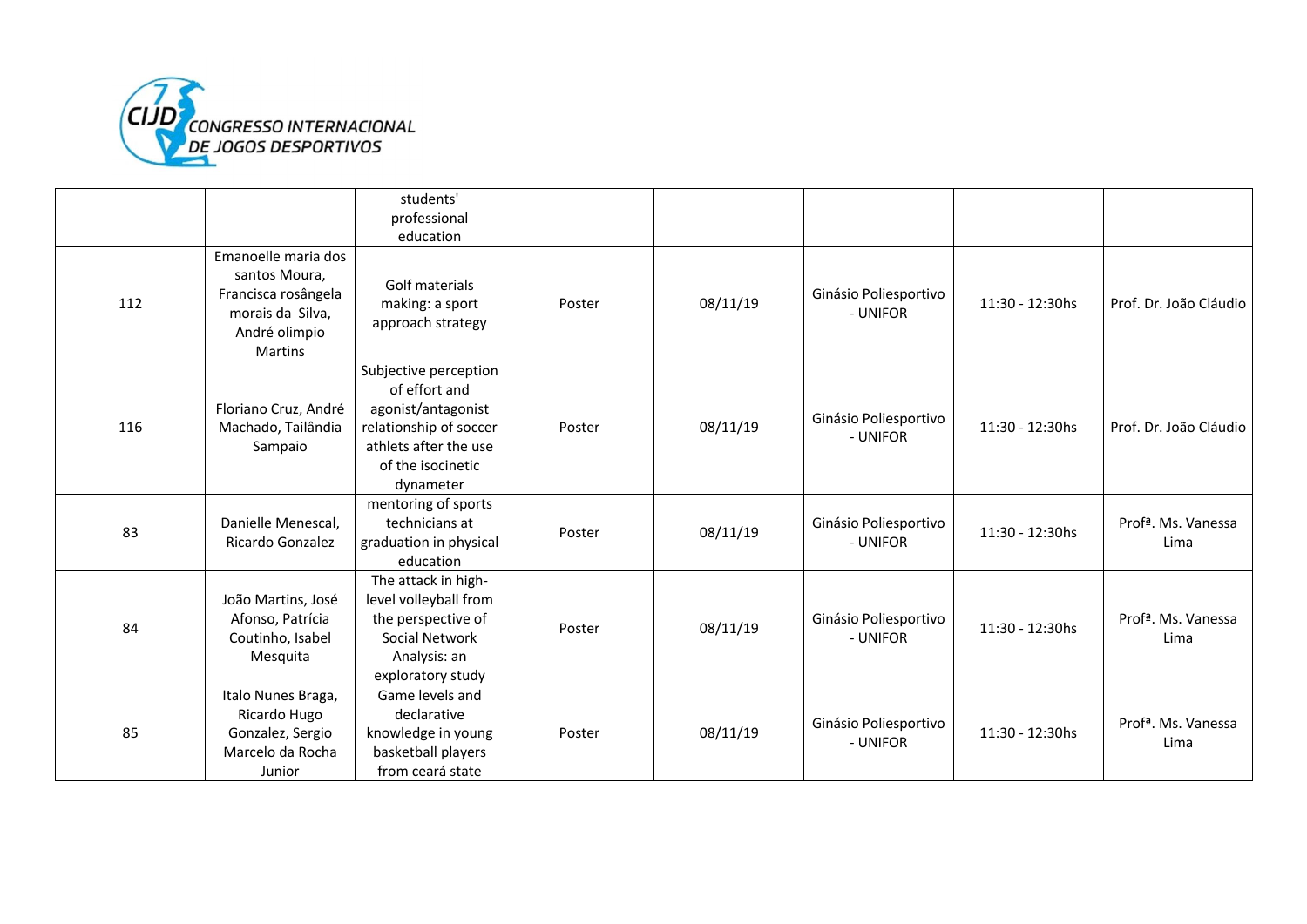

|    | Helder Zimmermann,            | Some career               |        |          |                                   |                 |                            |
|----|-------------------------------|---------------------------|--------|----------|-----------------------------------|-----------------|----------------------------|
|    | Dilson Ribeiro Junior,        | characteristics of        | Poster |          |                                   |                 | Profª. Ms. Vanessa         |
| 87 | Jeferson Vianna.              | athletes who played       |        | 08/11/19 | Ginásio Poliesportivo<br>- UNIFOR | 11:30 - 12:30hs |                            |
|    | Hugo Baldanza,                | NBB: A descriptive        |        |          |                                   |                 | Lima                       |
|    | Francisco Werneck             | analysis                  |        |          |                                   |                 |                            |
|    | Sonia Ficagna, Heitor         | Athletics improve         |        |          |                                   |                 |                            |
|    | carneiro dos anjos            | health and quality of     |        |          |                                   |                 |                            |
| 89 | Carneiro dos Anjos,           | life of teens with        | Poster | 08/11/19 | Ginásio Poliesportivo<br>- UNIFOR | 11:30 - 12:30hs | Profª. Ms. Vanessa<br>Lima |
|    | Olivia andréa de              | overweight and            |        |          |                                   |                 |                            |
|    | alencar Bessa                 | obesity                   |        |          |                                   |                 |                            |
|    |                               | Tactical awareness        |        |          |                                   |                 |                            |
|    |                               | and decision-making       |        |          |                                   |                 |                            |
|    | Carina lara Sarruge,          | on the defensive          |        |          |                                   |                 |                            |
| 94 | Fernanda moreto<br>Impolcetto | volleyball                | Poster | 08/11/19 | Ginásio Poliesportivo             | 11:30 - 12:30hs | Prof. Dr. Leonardo         |
|    |                               | organization in youth     |        |          | - UNIFOR                          |                 | Fortes                     |
|    |                               | initiation: possibilities |        |          |                                   |                 |                            |
|    |                               | through the use of        |        |          |                                   |                 |                            |
|    |                               | filming                   |        |          |                                   |                 |                            |
|    | Vinicius Musa, Rafael         | Handball in school:       |        |          | Ginásio Poliesportivo             |                 | Prof. Dr. Leonardo         |
| 96 | <b>Menezes</b>                | teaching of defensive     | Poster | 08/11/19 | - UNIFOR                          | 11:30 - 12:30hs | Fortes                     |
|    |                               | contents                  |        |          |                                   |                 |                            |
|    |                               | Teaching sports in        |        |          |                                   |                 |                            |
| 98 | Antonio josé Silva            | the critical-             | Poster | 08/11/19 | Ginásio Poliesportivo             | 11:30 - 12:30hs | Prof. Dr. Leonardo         |
|    |                               | overcoming                |        |          | - UNIFOR                          |                 | Fortes                     |
|    |                               | perspective               |        |          |                                   |                 |                            |
|    | Celia Romero, María           | Study of training         |        |          |                                   |                 |                            |
| 99 | Reina, Martín                 | tasks in basketball       |        |          | Ginásio Poliesportivo             |                 | Prof. Dr. Leonardo         |
|    | Gamonales Puerto,             | according to grouping     | Poster | 08/11/19 | - UNIFOR                          | 11:30 - 12:30hs |                            |
|    | Sebastián Feu, Sergio         | of tasks and stage        |        |          |                                   |                 | Fortes                     |
|    | j Ibañez                      |                           |        |          |                                   |                 |                            |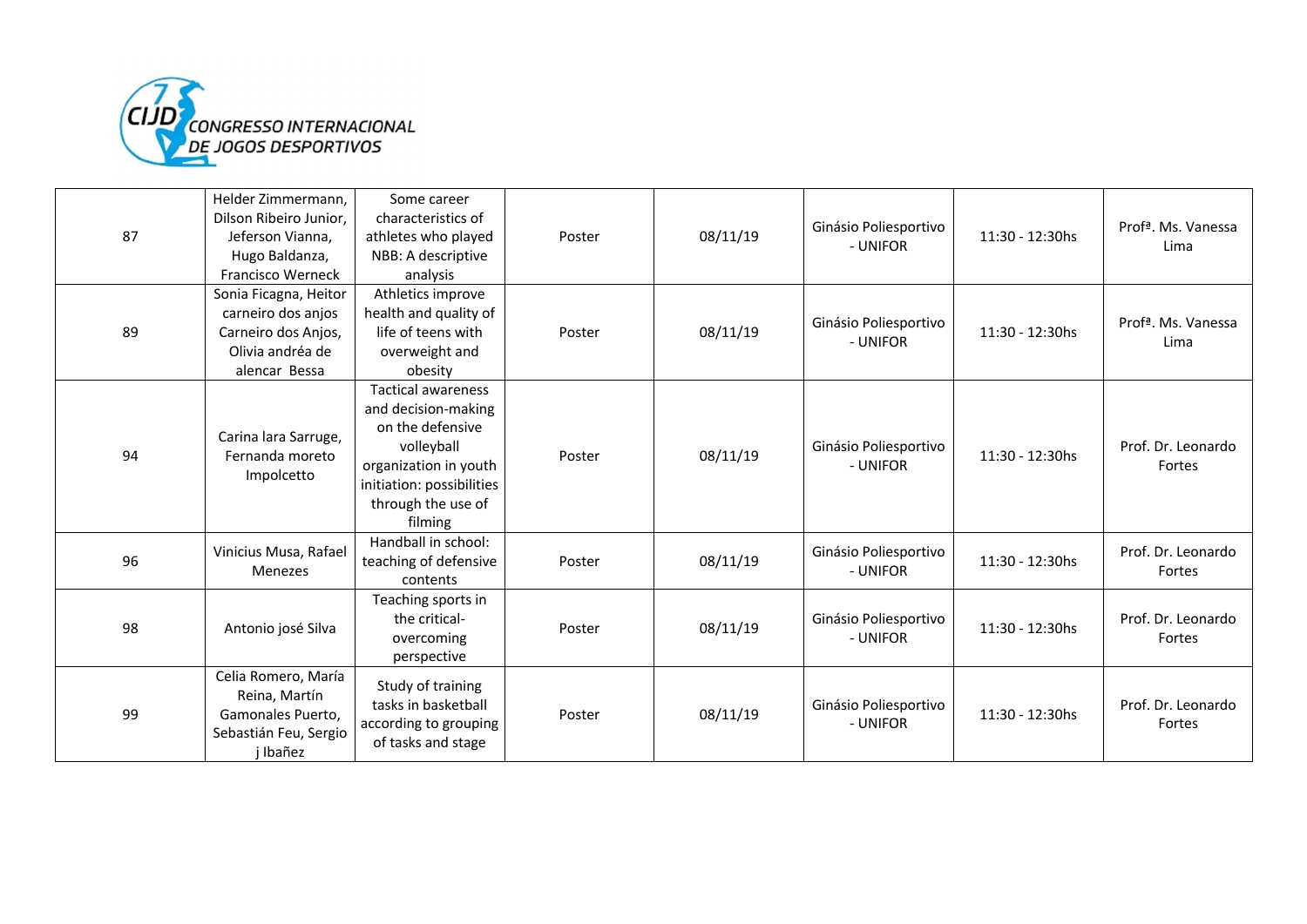

| 101 | Ronny Peixoto,<br>Antônio Silva,<br>Halisson Cunha,<br><b>Alison Farias</b>                                                                      | Analysis of the<br>motives that lead<br>athletes' masters of<br>the city of Fortaleza<br>to practice swimming | Poster | 08/11/19 | Ginásio Poliesportivo<br>- UNIFOR | 11:30 - 12:30hs | Prof. Dr. Leonardo<br>Fortes                   |
|-----|--------------------------------------------------------------------------------------------------------------------------------------------------|---------------------------------------------------------------------------------------------------------------|--------|----------|-----------------------------------|-----------------|------------------------------------------------|
| 65  | Humberto m.<br>Carvalho, Ahlan b<br>Lima, André I. Soares,<br>Felipe g. Mendes,<br>Ricardo t. Quinaud                                            | Improved statistical<br>analysis to interpret<br>performance in<br>young athletes                             | Poster | 08/11/19 | Ginásio Poliesportivo<br>- UNIFOR | 11:30 - 12:30hs | Prof <sup>a</sup> . Dra. Liana<br><b>Braid</b> |
| 75  | Eden schmidt Matos,<br>Marcella castro<br>campos Velten,<br>Siomara Aparecida<br>Silva                                                           | Contents of teaching<br>sportive games at<br>school                                                           | Poster | 08/11/19 | Ginásio Poliesportivo<br>- UNIFOR | 11:30 - 12:30hs | Prof <sup>a</sup> . Dra. Liana<br><b>Braid</b> |
| 76  | Hygor cordeiro<br>Fontes, Matheus<br>henrique Lopes, Júnia<br>mara Fernandes,<br>Marcella castro<br>campos Velten,<br>Siomara Aparecida<br>Silva | Added values to<br>initial education on<br>sports teaching                                                    | Poster | 08/11/19 | Ginásio Poliesportivo<br>- UNIFOR | 11:30 - 12:30hs | Prof <sup>a</sup> . Dra. Liana<br><b>Braid</b> |
| 78  | Alejandro Trejo-Silva,<br>Matias De Pablo,<br>Jorge Giordano                                                                                     | Goal scoring in<br><b>Uruguay First Division</b><br>Football: a<br>methodological<br>training approach.       | Poster | 08/11/19 | Ginásio Poliesportivo<br>- UNIFOR | 11:30 - 12:30hs | Prof <sup>a</sup> . Dra. Liana<br><b>Braid</b> |
| 81  | Andrei Marciel,<br>Alcides Scaglia, João<br>cláudio Machado                                                                                      | Essential<br>Competencies in<br>team sports: Analysis                                                         | Poster | 08/11/19 | Ginásio Poliesportivo<br>- UNIFOR | 11:30 - 12:30hs | Prof <sup>a</sup> . Dra. Liana<br><b>Braid</b> |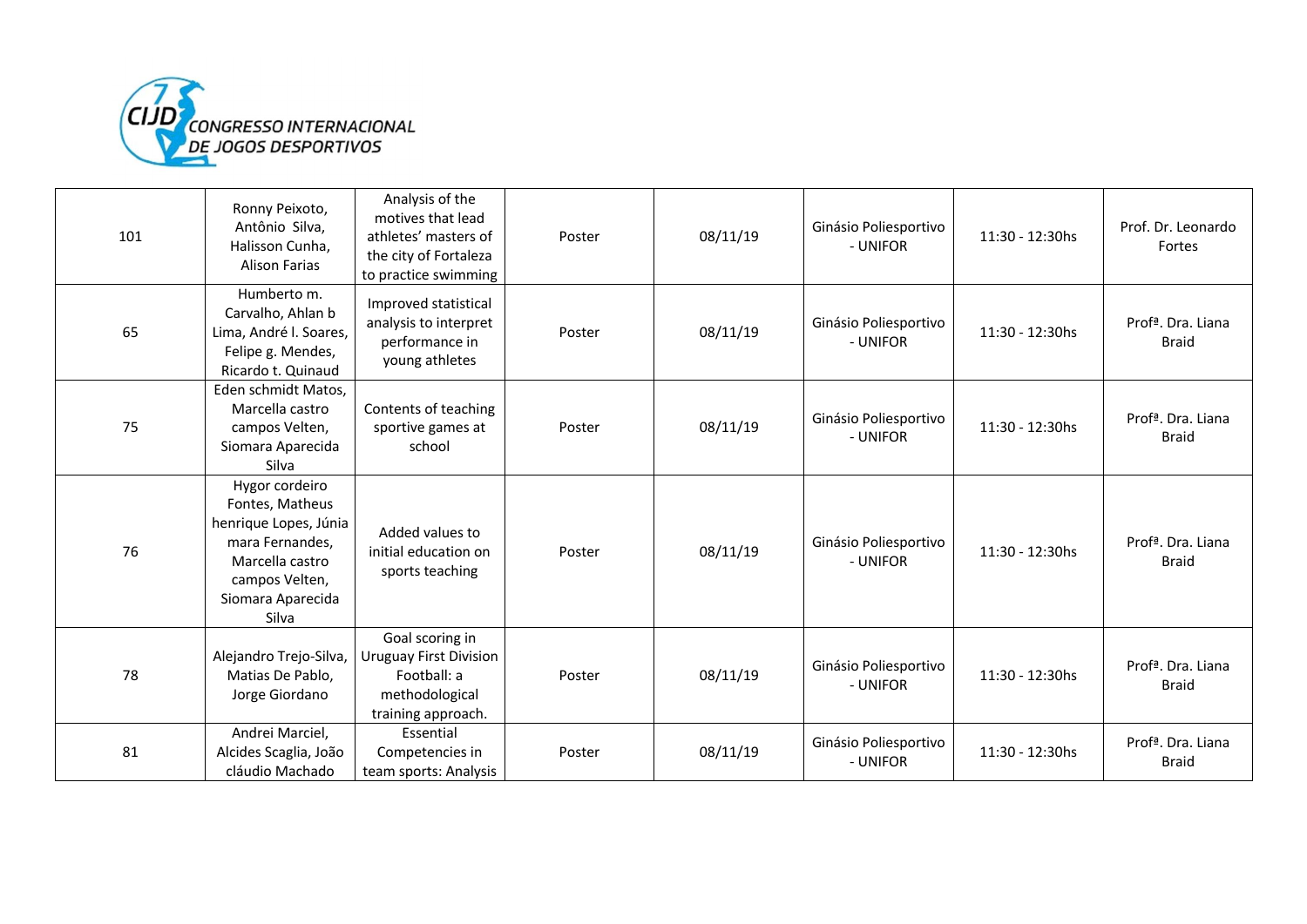

|    |                                                        | of players' tactical<br>performance in<br>different sports                                                                                                                             |        |          |                                   |                 |                                           |
|----|--------------------------------------------------------|----------------------------------------------------------------------------------------------------------------------------------------------------------------------------------------|--------|----------|-----------------------------------|-----------------|-------------------------------------------|
| 17 | Deborah Touguinhó,<br>Fabrício Vasconcellos            | Coaches' pedagogical<br>intervention in kids'<br>soccer school: a pilot<br>study                                                                                                       | Poster | 08/11/19 | Ginásio Poliesportivo<br>- UNIFOR | 11:30 - 12:30hs | Prof <sup>a</sup> , Dra. Luiza<br>Estriga |
| 18 | Julio Cesar Bispo,<br>Henrique Brito,<br>Angelo Amorim | Incidence of goals<br>between first and last<br>placed in a football<br>championship in the<br>northeast region -<br>Brasil 2019                                                       | Poster | 08/11/19 | Ginásio Poliesportivo<br>- UNIFOR | 11:30 - 12:30hs | Prof <sup>a</sup> . Dra. Luiza<br>Estriga |
| 19 | Renata Sousa                                           | Portfolio as an<br>opportunity for<br>reflection in teaching<br>training for coach<br>team sports                                                                                      | Poster | 08/11/19 | Ginásio Poliesportivo<br>- UNIFOR | 11:30 - 12:30hs | Profª. Dra. Luiza<br>Estriga              |
| 20 | Herique Brito, Julio<br>Cesar Bispo, Angelo<br>Amorim  | Overall impact at the<br>time of the match in<br>which the goals<br>occurred in the<br>qualifying phase in<br>the football<br>championship of the<br>northeast region -<br>Brazil 2019 | Poster | 08/11/19 | Ginásio Poliesportivo<br>- UNIFOR | 11:30 - 12:30hs | Prof <sup>a</sup> . Dra. Luiza<br>Estriga |
| 21 | Giane Moraes                                           | <b>Sport Education</b><br>Model - A Basketball<br>pilot study.                                                                                                                         | Poster | 08/11/19 | Ginásio Poliesportivo<br>- UNIFOR | 11:30 - 12:30hs | Profª. Dra. Luiza<br>Estriga              |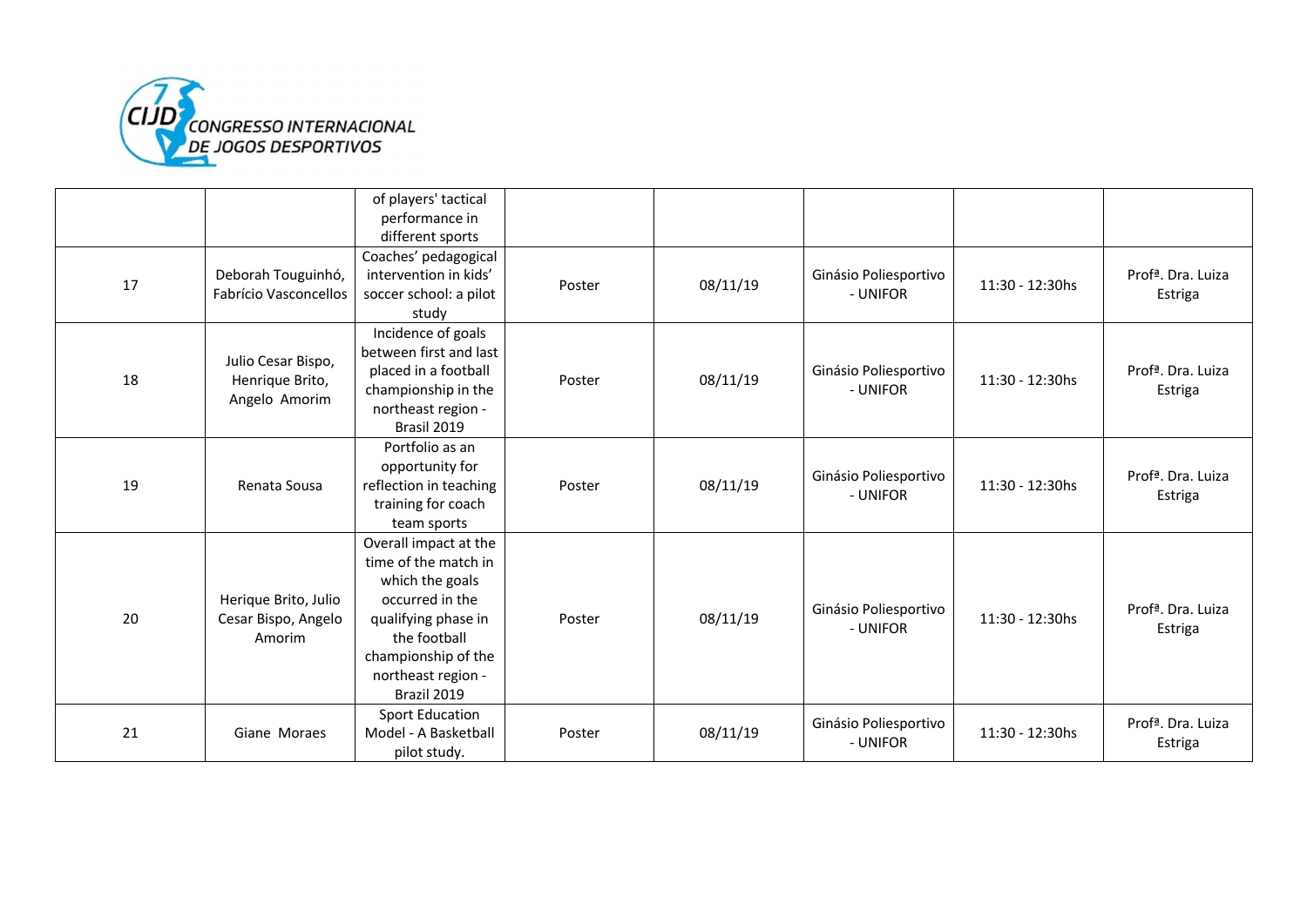

| 134 | Adriano Loureiro,<br>Marcelo Filho, Felipe<br>Drumond, Matheus<br>Almeida, Dener<br>Martins | The history of Ceará<br>volleyball from 1956<br>to 1960                                                                                                              | Poster | 08/11/19 | Ginásio Poliesportivo<br>- UNIFOR | 11:30 - 12:30hs |                               |
|-----|---------------------------------------------------------------------------------------------|----------------------------------------------------------------------------------------------------------------------------------------------------------------------|--------|----------|-----------------------------------|-----------------|-------------------------------|
| 135 | Juacy Alves, Amanda<br>Barros, Lisley Alves                                                 | Analysis of basic<br>psychological abilities<br>and self-esteem in<br>young triathletes                                                                              | Poster | 08/11/19 | Ginásio Poliesportivo<br>- UNIFOR | 11:30 - 12:30hs |                               |
| 136 | Ana patrícia<br>guimarães Rodrigues                                                         | Evaluation of<br>participation of<br>beginning Rhythmic<br><b>Gymnastics Athletes</b><br>in the Ester Vieira<br>competition 2019                                     | Poster | 08/11/19 | Ginásio Poliesportivo<br>- UNIFOR | 11:30 - 12:30hs |                               |
| 137 | Gregory halle Petiot,<br>Rodrigo Aquino, João<br>cláudio Machado                            | Exploring the<br>theoretical<br>frameworks of tactics<br>and decision-making<br>in soccer:<br>implications for<br>teaching, learning,<br>assessment, and<br>training | Poster | 08/11/19 | Ginásio Poliesportivo<br>- UNIFOR | 11:30 - 12:30hs |                               |
| 51  | Nathan raphael<br>Varotto                                                                   | Fútbol Callejero is<br>more than soccer: a<br>look for the<br>mediation                                                                                              | Poster | 08/11/19 | Ginásio Poliesportivo<br>- UNIFOR | 11:30 - 12:30hs | Prof. Dr. Ricardo<br>Gonzalez |
| 52  | Tarik Bsaibes, Filipe<br>Bragil, Larissa Galatti                                            | Analysis of the<br>techical indicators<br>that can differentiate                                                                                                     | Poster | 08/11/19 | Ginásio Poliesportivo<br>- UNIFOR | 11:30 - 12:30hs | Prof. Dr. Ricardo<br>Gonzalez |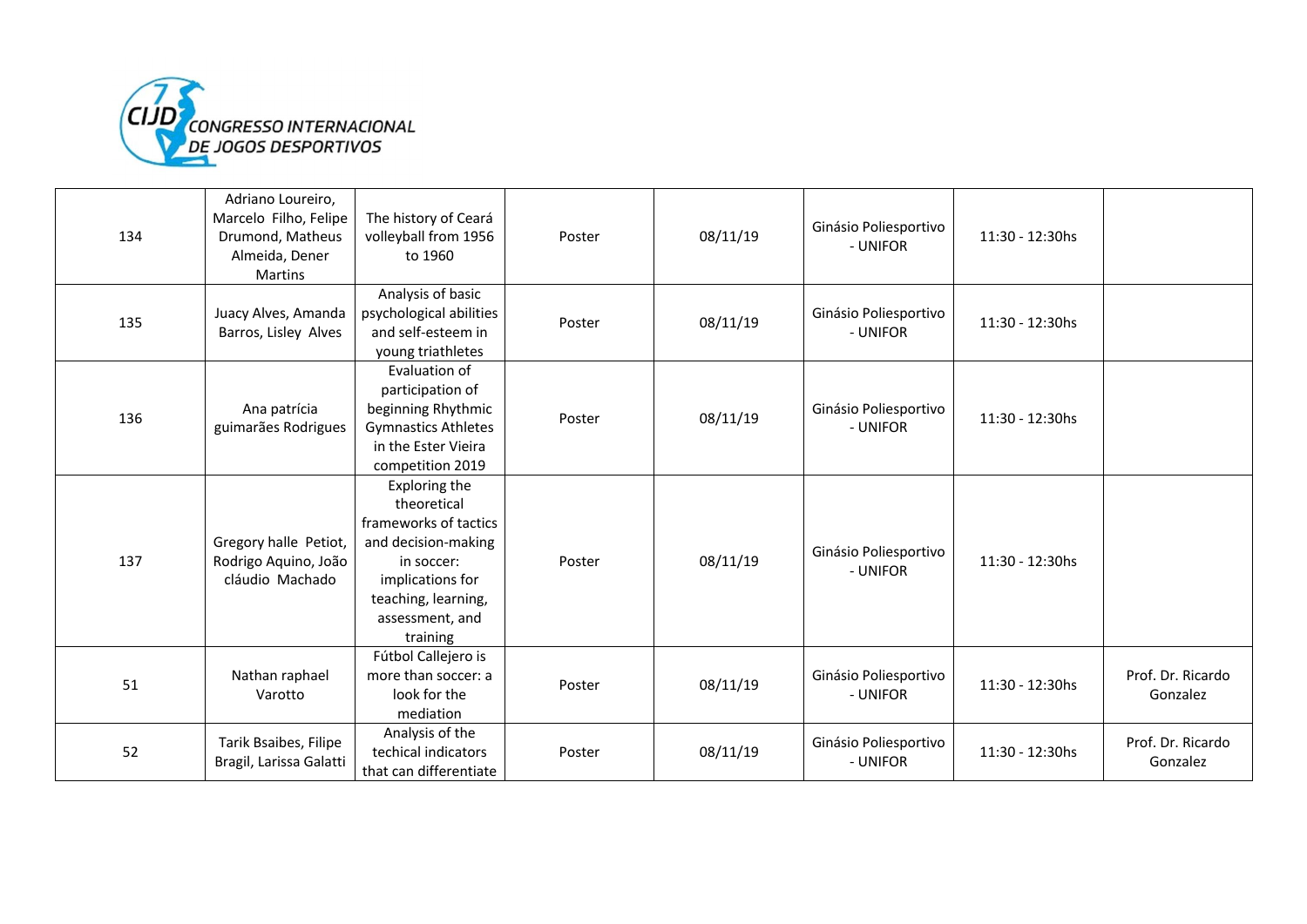

|    |                                                                                                          | performance in the                                                                                                                              |        |          |                                          |                 |                               |
|----|----------------------------------------------------------------------------------------------------------|-------------------------------------------------------------------------------------------------------------------------------------------------|--------|----------|------------------------------------------|-----------------|-------------------------------|
|    |                                                                                                          | <b>Brazilian Football</b>                                                                                                                       |        |          |                                          |                 |                               |
|    |                                                                                                          | Championship                                                                                                                                    |        |          |                                          |                 |                               |
| 57 | Julia Castellano,<br>Diego Santos,<br>Fabricio Vasconcellos,<br><b>Fabio Eiras</b>                       | Relationship between<br>functional movement<br>screen and physical<br>performance in elite                                                      | Poster | 08/11/19 | Ginásio Poliesportivo<br>- UNIFOR        | 11:30 - 12:30hs | Prof. Dr. Ricardo<br>Gonzalez |
|    |                                                                                                          | young soccer players                                                                                                                            |        |          |                                          |                 |                               |
| 63 | Sara c. c. Rodrigues,<br>Markus p. t. Ferreira,<br>André a. n. Machado                                   | Evaluation of<br>cardiorespiratory<br>fitness of under-20<br>futsal athletes                                                                    | Poster | 08/11/19 | Ginásio Poliesportivo<br>- UNIFOR        | 11:30 - 12:30hs | Prof. Dr. Ricardo<br>Gonzalez |
| 64 | Matías De Pablo,<br>Mariano Battaglia,<br>Andrés González-<br>Ramírez                                    | Tendencies of play to<br>score goals in South<br>America Libertadores<br>Cup of football                                                        | Poster | 08/11/19 | Ginásio Poliesportivo<br>- UNIFOR        | 11:30 - 12:30hs | Prof. Dr. Ricardo<br>Gonzalez |
| 36 | Mariana Hévila O. De<br>Sousa, Luis Gustavo<br>A. Gomes, Gabrielli N.<br>Valintim, Vanessa Da<br>S. Lima | Analysis of the<br>declarative tactical<br>knowledge about the<br>system 2.2 in school<br>futsal in category<br>under-15 and under-<br>17       | Poster | 08/11/19 | Ginásio Poliesportivo<br>- UNIFOR        | 11:30 - 12:30hs | Prof. Ms. Ricardo<br>Lima     |
| 37 | Caio Barreira                                                                                            | Relationship between<br>video feedback and<br>learning of strategic,<br>technical and tactical<br>issues in the opinion<br>of college athletes. | Poster | 08/11/19 | Ginásio Poliesportivo<br>- UNIFOR        | 11:30 - 12:30hs | Prof. Ms. Ricardo<br>Lima     |
| 38 | Vanessa da silva<br>Lima, Gilmário ricarte                                                               | Efectiveness of time-<br>out on success in the                                                                                                  | Oral   | 09/11/19 | <b>Teatro Celina Queiroz</b><br>- UNIFOR | 08 - 10hs       | Prof. Dr. Edson<br>Palomares  |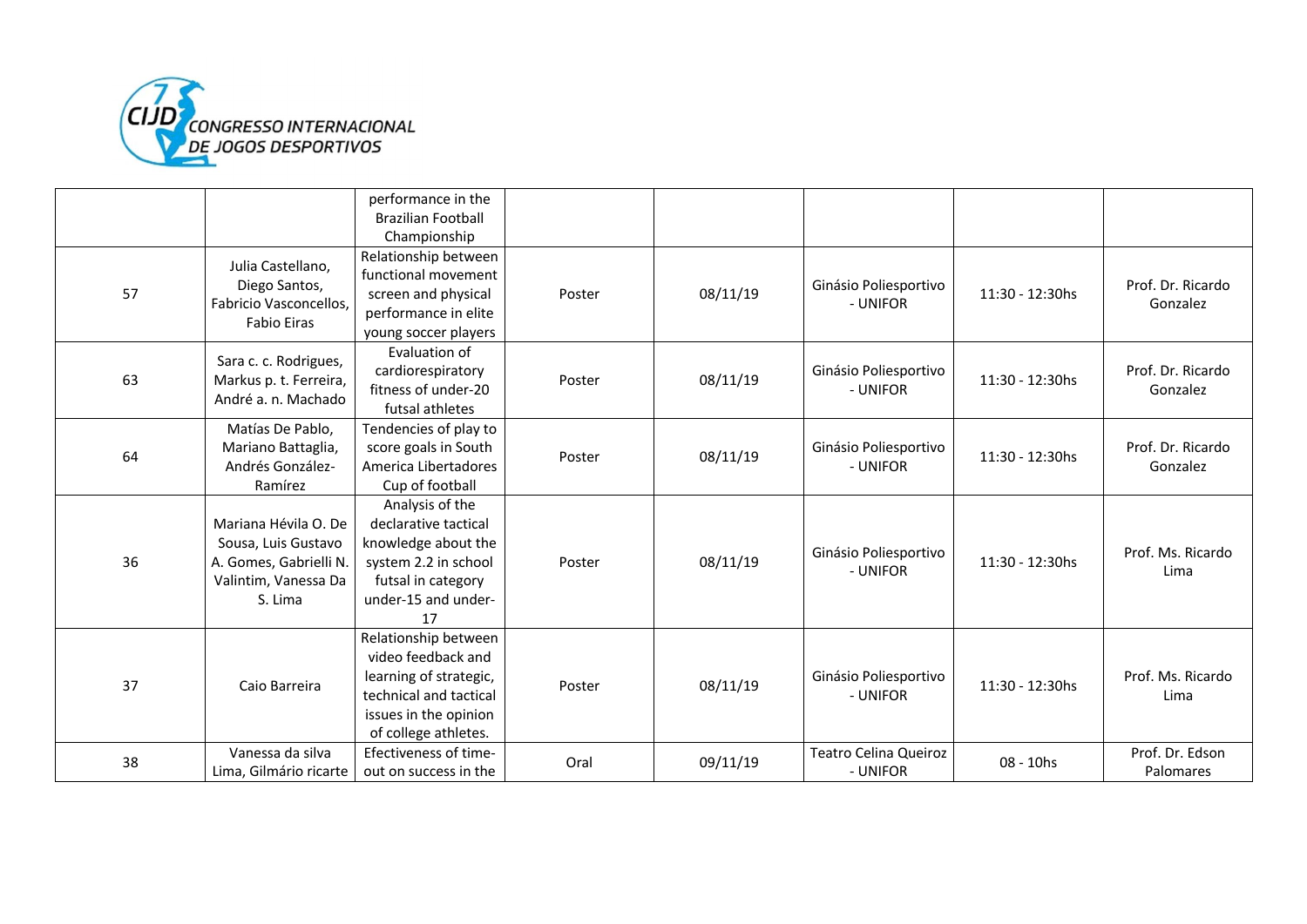

|    | Batista, Isabel        | next sideout in high-  |        |          |                       |                 |                   |
|----|------------------------|------------------------|--------|----------|-----------------------|-----------------|-------------------|
|    | Mesquita, José         | level women beach      |        |          |                       |                 |                   |
|    | manuel Palao.          | volleyball players     |        |          |                       |                 |                   |
|    | Alexandre Igor         |                        |        |          |                       |                 |                   |
|    | Araripe Medeiros       |                        |        |          |                       |                 |                   |
|    |                        | Acute effect of post-  |        |          |                       |                 |                   |
|    | Gabriela LUCAS,        | activation             |        |          |                       |                 |                   |
| 39 | Leticia SOUSA, Andre   | potentiation on sprint | Poster | 08/11/19 | Ginásio Poliesportivo | 11:30 - 12:30hs | Prof. Ms. Ricardo |
|    | UCHOU, Lino JUNIOR,    | performance and        |        |          | - UNIFOR              |                 | Lima              |
|    | <b>Bruno PINHEIRO</b>  | vertical jump in       |        |          |                       |                 |                   |
|    |                        | female futsal athletes |        |          |                       |                 |                   |
|    | Doralice Cunha,        | Coaching and self-     |        |          |                       |                 |                   |
|    | Ralciney Barbosa,      | development of a       |        |          | Ginásio Poliesportivo |                 | Prof. Ms. Ricardo |
| 42 | Ana Karla Garcia,      | college basketball     | Poster | 08/11/19 | - UNIFOR              | 11:30 - 12:30hs | Lima              |
|    | Samuel Costa,          | team: a report of      |        |          |                       |                 |                   |
|    | <b>Emanuel Chagas</b>  | experience             |        |          |                       |                 |                   |
|    | Nayanne Araújo,        |                        |        |          |                       |                 |                   |
|    | Tatiane Mazzardo,      | Sports initiation      |        |          | Ginásio Poliesportivo |                 | Prof. Dr. Cláudio |
| 12 | Gabriella Monteiro,    | teaching program:      | Poster | 08/11/19 | - UNIFOR              | 11:30 - 12:30hs | Assumpção         |
|    | Willian Silva, Layla   | game capacity          |        |          |                       |                 |                   |
|    | Aburachid              |                        |        |          |                       |                 |                   |
|    | Ana Valéria Lima Reis, |                        |        |          |                       |                 |                   |
|    | Felipe Gustavo Griep   | The Work with Mini-    |        |          |                       |                 |                   |
| 13 | Bonow, Lara            | Handball: A proposal   | Poster | 08/11/19 | Ginásio Poliesportivo | 11:30 - 12:30hs | Prof. Dr. Cláudio |
|    | Vinholes, Mauricio     | for teaching and       |        |          | - UNIFOR              |                 | Assumpção         |
|    | Machado, Rose Meri     | learning for teachers  |        |          |                       |                 |                   |
|    | Santos Da Silva        |                        |        |          |                       |                 |                   |
|    |                        | Characteristics and    |        |          |                       |                 |                   |
|    | Vanayra Cavalcante,    | perceptions of         | Poster | 08/11/19 | Ginásio Poliesportivo | 11:30 - 12:30hs | Prof. Dr. Cláudio |
| 14 | Doralice Cunha         | cearenses swimmers     |        |          | - UNIFOR              |                 | Assumpção         |
|    |                        | regarding the type of  |        |          |                       |                 |                   |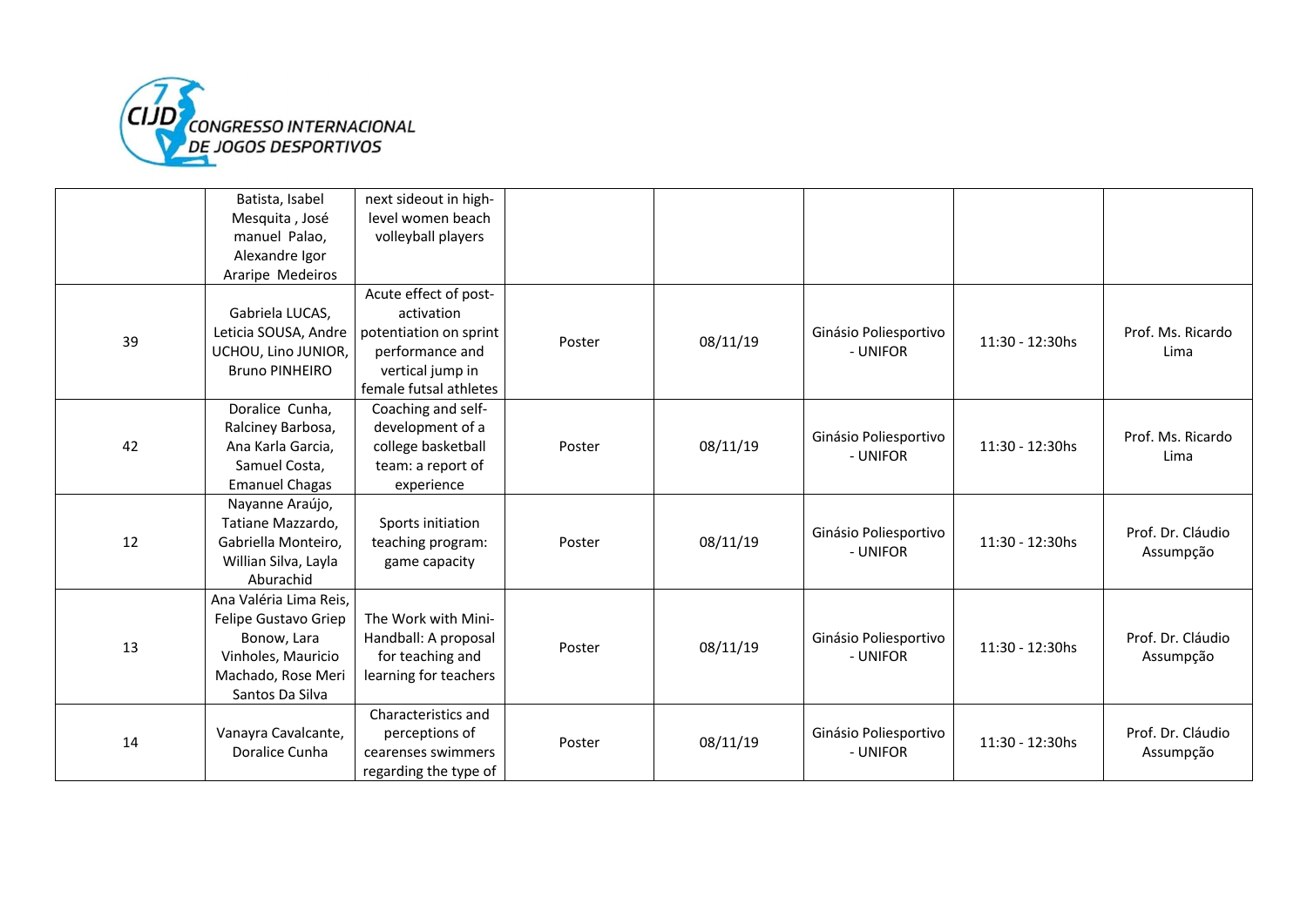

|    |                                                                                                         | test adopted:                                                                                                                                             |        |          |                                   |                 |                                |
|----|---------------------------------------------------------------------------------------------------------|-----------------------------------------------------------------------------------------------------------------------------------------------------------|--------|----------|-----------------------------------|-----------------|--------------------------------|
|    |                                                                                                         | experience report                                                                                                                                         |        |          |                                   |                 |                                |
| 15 | Samuel Costa, Caio<br>Nunes, Diane<br>Rebouças, Rosane<br>Almeida, Thiago<br>Daniele                    | Methodology of the<br>Arch of<br>problematization<br>methods in the<br>motricity of artistic<br>and rhythmic<br>gymnastics children:<br>Experience report | Poster | 08/11/19 | Ginásio Poliesportivo<br>- UNIFOR | 11:30 - 12:30hs | Prof. Dr. Cláudio<br>Assumpção |
| 16 | Ana Carolina Beltran<br>Rodrigues, Mariana<br>Harumi Cruz<br>Tsukamoto, Renato<br><b>Botion Folgati</b> | Teaching sports to<br>adults and the<br>elderly: what does<br>the literature bring<br>about it?                                                           | Poster | 08/11/19 | Ginásio Poliesportivo<br>- UNIFOR | 11:30 - 12:30hs | Prof. Dr. Cláudio<br>Assumpção |
| 4  | Henrique Castro,<br>Isabel Mesquita,<br>M.perla Moreno,<br>Gustavo Costa, Pablo<br>Greco                | Pendular Model of<br>Tactical-Technical<br>Training improves the<br>decision-making of<br>volleyball athletes                                             | Poster | 08/11/19 | Ginásio Poliesportivo<br>- UNIFOR | 11:30 - 12:30hs | Prof. Dr. Túlio Banja          |
| 5  | Bianca Ferreira, Luiza<br>Rocha                                                                         | The pivot's<br>participation in long-<br>distance throws in<br>elite handball                                                                             | Poster | 08/11/19 | Ginásio Poliesportivo<br>- UNIFOR | 11:30 - 12:30hs | Prof. Dr. Túlio Banja          |
| 6  | Jeci Holanda, Pablo<br>Martin, Guebli<br>Abdelkader, Welton<br>Godinho                                  | Manual grip strength<br>in male futsal<br>amateur athletes<br>playing in a higher<br>education institution                                                | Poster | 08/11/19 | Ginásio Poliesportivo<br>- UNIFOR | 11:30 - 12:30hs | Prof. Dr. Túlio Banja          |
| 8  | Luiz Curci, Ricardo<br>Angelo, Luan Erick                                                               | The practice of sport<br>psychology with                                                                                                                  | Poster | 08/11/19 | Ginásio Poliesportivo<br>- UNIFOR | 11:30 - 12:30hs | Prof. Dr. Túlio Banja          |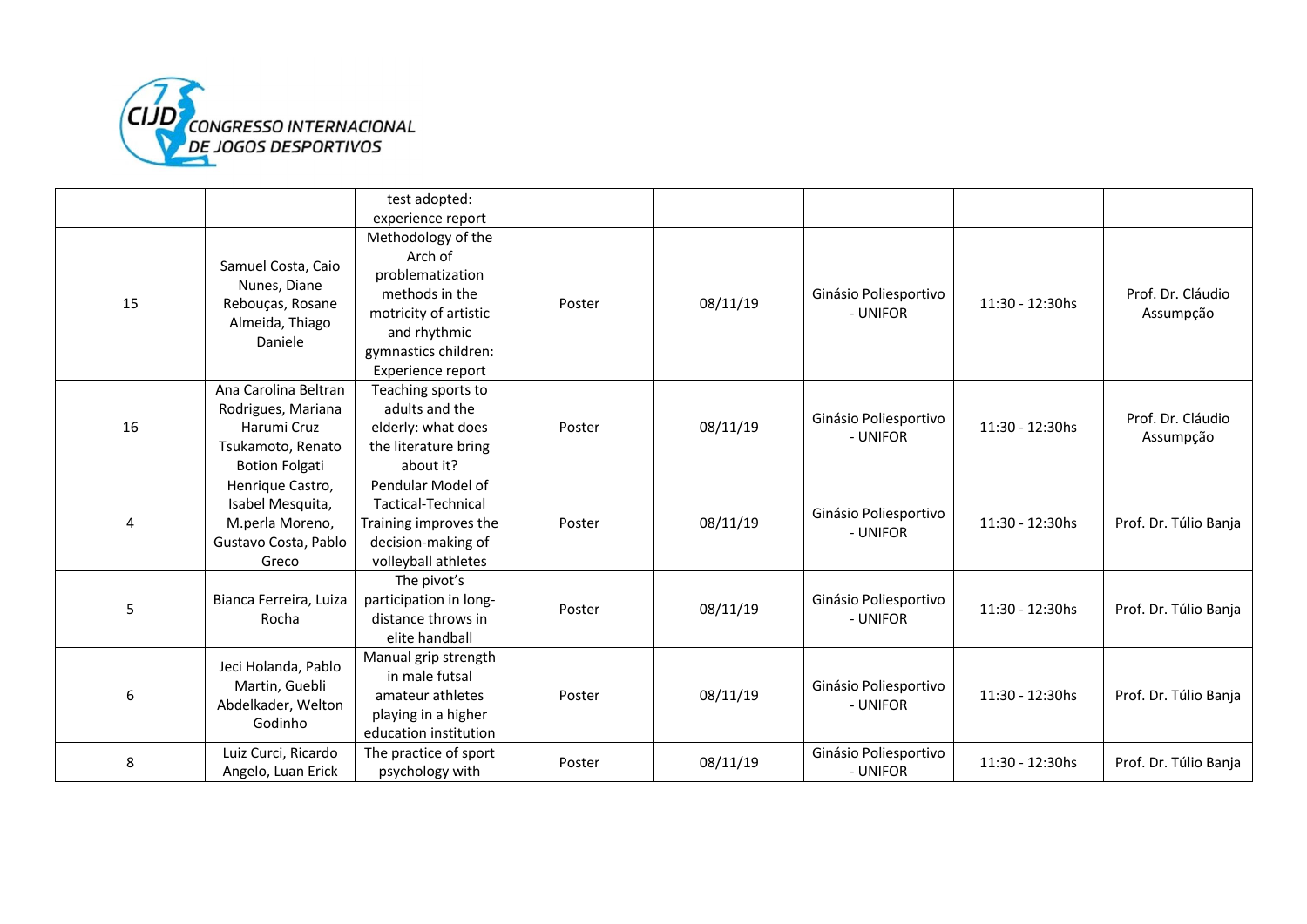

|    |                                                                                                                           | people with<br>disabilities                                                                                                                                                             |        |          |                                            |                 |                                                |
|----|---------------------------------------------------------------------------------------------------------------------------|-----------------------------------------------------------------------------------------------------------------------------------------------------------------------------------------|--------|----------|--------------------------------------------|-----------------|------------------------------------------------|
| 10 | Ana Gabriella da Silva<br>Nogueira, lara<br>Bezerra Diniz,<br>Vanessa da Silva Lima                                       | Relationship between<br>the motives for<br>sports practice and<br>performance in the<br>women's basketball<br>category at the<br>Regional stage of the<br>school games of<br>Ceará-JECs | Poster | 08/11/19 | Ginásio Poliesportivo<br>- UNIFOR          | 11:30 - 12:30hs | Prof. Dr. Túlio Banja                          |
| 9  | Dener Martins, lara<br>Diniz, Gabrielli<br>Valintim, Mariana<br>Sousa, Vanessa Lima                                       | Performance analysis<br>of speed change of<br>direction in futsal<br>athletes: a<br>comparison by<br>playing position                                                                   | Oral   | 08/11/19 | Auditório da<br><b>Biblioteca - UNIFOR</b> | 08 - 10hs       | Profª. Dra. Liana<br><b>Braid</b>              |
| 11 | Petrus Gantois,<br>Dalton Lima-Júnior,<br>Ana Denise Andrade,<br>Gilmário Ricarte<br>Batista, Leonardo de<br>Sousa Fortes | Mental fatigue<br>induced by playing<br>video-game impairs<br>the passing decision-<br>making performance<br>in soccer players                                                          | Oral   | 08/11/19 | Auditório da<br><b>Biblioteca - UNIFOR</b> | 08 - 10hs       | Prof <sup>a</sup> , Dra. Liana<br><b>Braid</b> |
| 22 | Gilberto Cabral De<br>Mendonça                                                                                            | The place and the<br>meaning of sports in<br>narratives from<br>experiences of<br>physical education<br>teachers in<br>integrated technical<br>courses of Federal                       | Oral   | 08/11/19 | Auditório da<br><b>Biblioteca - UNIFOR</b> | 08 - 10hs       | Prof <sup>a</sup> . Dra. Liana<br><b>Braid</b> |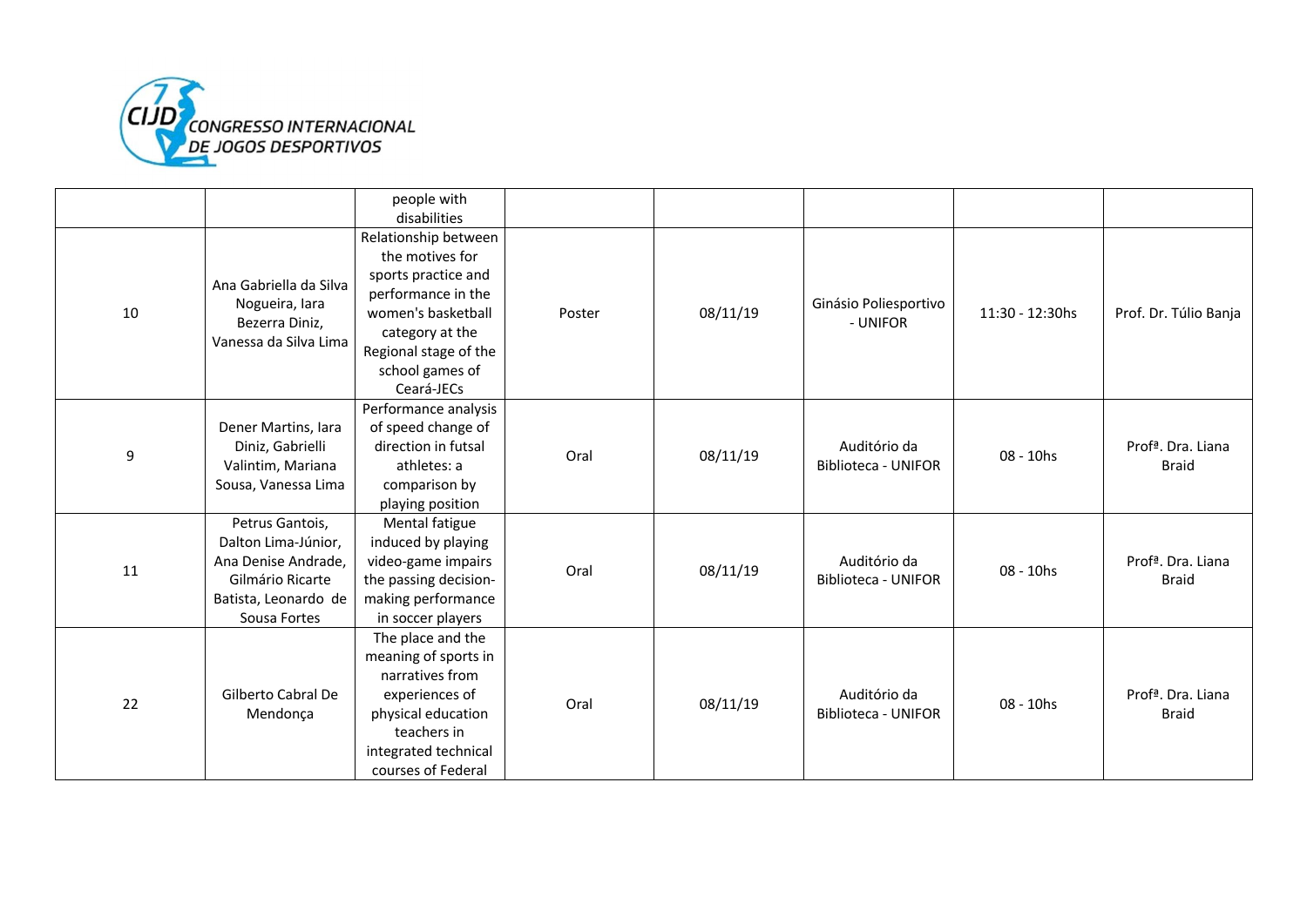

|    |                                                                                               | Institute of Espírito                                                                                                                       |      |          |                                            |              |                                                |
|----|-----------------------------------------------------------------------------------------------|---------------------------------------------------------------------------------------------------------------------------------------------|------|----------|--------------------------------------------|--------------|------------------------------------------------|
|    |                                                                                               | Santo                                                                                                                                       |      |          |                                            |              |                                                |
| 23 | Augusto cézar Rocha,<br>Barbara costa Faria.<br>Gustavo de conti<br>Costa                     | Predictive factors<br>analysis of female<br>volleyball attack: the<br>case of semi-finalist<br>teams of female<br>volleyball<br>superleague | Oral | 08/11/19 | Auditório da<br><b>Biblioteca - UNIFOR</b> | 08 - 10hs    | Profª. Dra. Liana<br><b>Braid</b>              |
| 24 | Gabriel h. l.<br>Bussinger, Rui m.c.<br>Resende, Michel<br>Milistetd, Juarez v.<br>Nascimento | Conceptions and<br>Leadership Principles<br>of High-Performance<br><b>Brazilian Soccer</b><br>Coaches                                       | Oral | 08/11/19 | Auditório da<br><b>Biblioteca - UNIFOR</b> | 08 - 10hs    | Profª. Dra. Liana<br><b>Braid</b>              |
| 25 | Francisco Rocha, Rui<br>Araújo, Ralciney<br>Barbosa, Alexandre<br><b>Medeiros</b>             | Application of a<br>volleyball teaching<br>unit based on step-<br>game-approach -<br>experience in a public<br>school                       | Oral | 08/11/19 | Auditório da<br><b>Biblioteca - UNIFOR</b> | $08 - 10$ hs | Prof <sup>a</sup> . Dra. Liana<br><b>Braid</b> |
| 28 | Stéfany Barbosa, lago<br>Anon, Rodrigo<br>Santos, Israel Costa                                | Relative age effect in<br>FIFA World Cup<br>editions, from 1930<br>to 2018.                                                                 | Oral | 08/11/19 | Auditório da<br><b>Biblioteca - UNIFOR</b> | $08 - 10$ hs | Prof <sup>a</sup> . Dra. Liana<br><b>Braid</b> |
| 29 | Hanele Covre, Camille<br>Perez, Maria Eduarda<br>Figueiredo, Mariana<br><b>Martins</b>        | Strategies to increase<br>girls participation in<br>sports: an analysis of<br>guiding documents.                                            | Oral | 08/11/19 | Auditório da<br><b>Biblioteca - UNIFOR</b> | 08 - 10hs    | Profª. Dra. Liana<br><b>Braid</b>              |
| 30 | Iara Bezerra Diniz,<br>Ana Gabriella Da Silva                                                 | Reasons for sports<br>practice of futsal<br>student-athletes                                                                                | Oral | 08/11/19 | <b>Teatro Celina Queiroz</b><br>- UNIFOR   | 08 - 10hs    | Prof. Dr. Alexandre<br><b>Medeiros</b>         |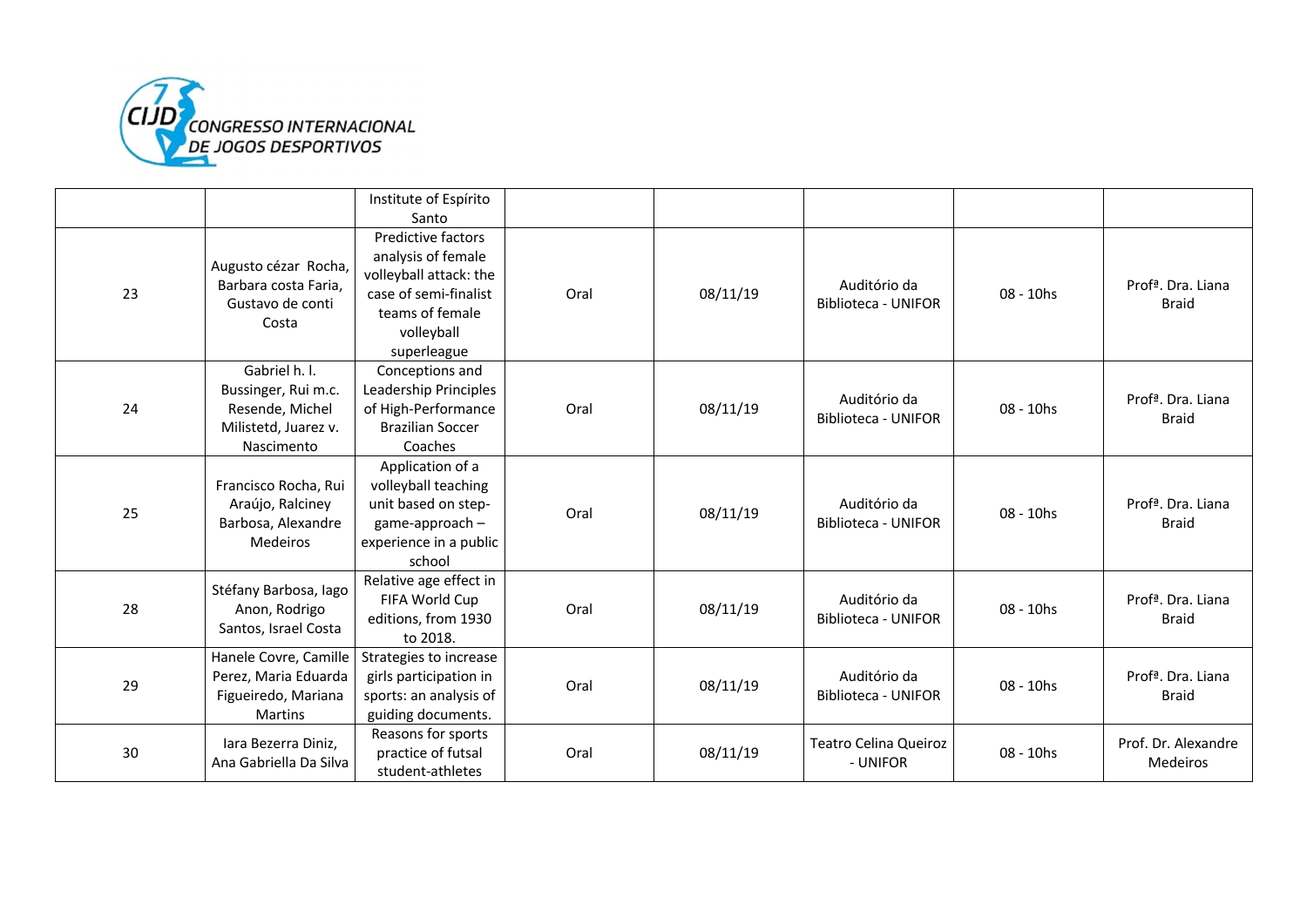

|    | Nogueira, Vanessa Da   | participating in the  |      |          |                              |           |                     |
|----|------------------------|-----------------------|------|----------|------------------------------|-----------|---------------------|
|    | Silva Lima             | Ceará School Games:   |      |          |                              |           |                     |
|    |                        | Comparison by         |      |          |                              |           |                     |
|    |                        | subcategory and       |      |          |                              |           |                     |
|    |                        | tactical position.    |      |          |                              |           |                     |
|    | Lucas C. Amorim,       |                       |      |          |                              |           |                     |
|    | Ranier L. Nascimento,  | Motor performance     |      |          |                              |           |                     |
|    | Jonathan M. Lopes,     | of pubescent futsal   |      |          | <b>Teatro Celina Queiroz</b> |           | Prof. Dr. Alexandre |
| 31 | Agamenon José C.       | athletes: horizontal  | Oral | 08/11/19 | - UNIFOR                     | 08 - 10hs | <b>Medeiros</b>     |
|    | Gois, Vanessa Da S.    | jump test analysis    |      |          |                              |           |                     |
|    | Lima                   |                       |      |          |                              |           |                     |
|    |                        | Comparing technical   |      |          |                              |           |                     |
|    |                        | performance           |      |          |                              |           |                     |
|    | lago Anon, Israel      | between top and       |      |          | <b>Teatro Celina Queiroz</b> |           | Prof. Dr. Alexandre |
| 34 | Teoldo                 | bottom teams in the   | Oral | 08/11/19 | - UNIFOR                     | 08 - 10hs | <b>Medeiros</b>     |
|    |                        | 2019 Copa America     |      |          |                              |           |                     |
|    |                        | Group Stage           |      |          |                              |           |                     |
|    | Henrique Américo,      | Soccer as a Dynamical |      |          |                              |           | Prof. Dr. Alexandre |
| 40 | Rodrigo Santos, Israel | System: A Systematic  | Oral | 08/11/19 | Teatro Celina Queiroz        | 08 - 10hs |                     |
|    | Teoldo                 | Review                |      |          | - UNIFOR                     |           | <b>Medeiros</b>     |
|    |                        | Team Synergies in     |      |          |                              |           |                     |
| 41 | Rodrigo Santos, Israel | Soccer: A Preliminary | Oral | 08/11/19 | <b>Teatro Celina Queiroz</b> | 08 - 10hs | Prof. Dr. Alexandre |
|    | Teoldo                 | Review                |      |          | - UNIFOR                     |           | <b>Medeiros</b>     |
|    | Dalton de Lima         | The effect of         |      |          |                              |           |                     |
|    | Junior, Petrus         | smartphones on        |      |          |                              |           |                     |
|    | Gantois, Fabiano       | decision-making in    |      |          | <b>Teatro Celina Queiroz</b> |           | Prof. Dr. Alexandre |
| 45 | Fonseca, Gilmário      | soccer players: a     | Oral | 08/11/19 | - UNIFOR                     | 08 - 10hs | <b>Medeiros</b>     |
|    | batista, Leonardo      | crossover and         |      |          |                              |           |                     |
|    | fortes                 | randomized study      |      |          |                              |           |                     |
|    | João Cláudio           | Global networks       |      |          | Teatro Celina Queiroz        |           | Prof. Dr. Alexandre |
| 47 | Machado, Alberto       | metrics as an         | Oral | 08/11/19 | - UNIFOR                     | 08 - 10hs | <b>Medeiros</b>     |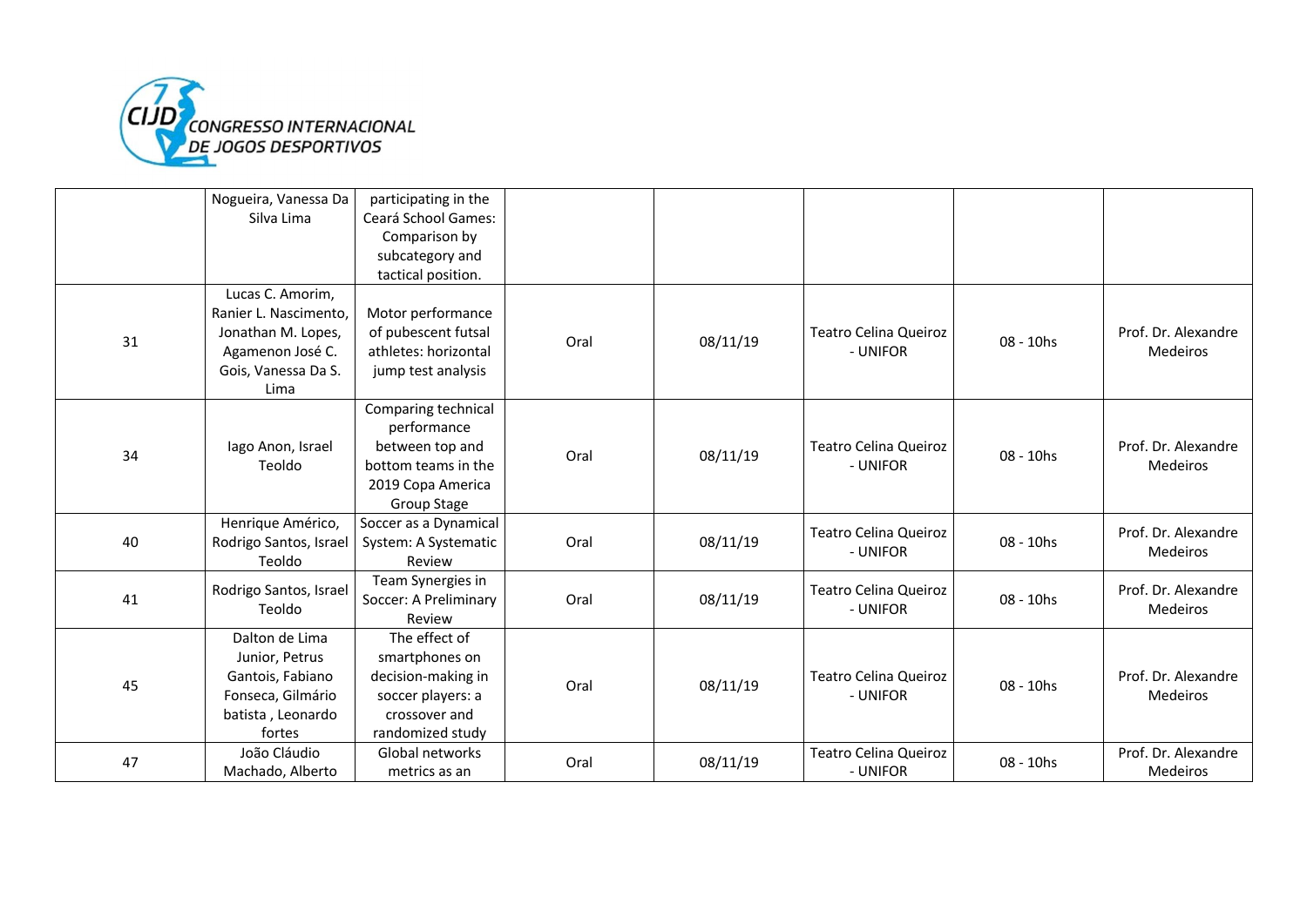

|    | Góes, João Bosco                                                                                                         | indicator of training                                                                                                                 |      |          |                                          |           |                                 |
|----|--------------------------------------------------------------------------------------------------------------------------|---------------------------------------------------------------------------------------------------------------------------------------|------|----------|------------------------------------------|-----------|---------------------------------|
|    | Júnior, Rodrigo                                                                                                          | tasks adaptation to                                                                                                                   |      |          |                                          |           |                                 |
|    | Aquino, Alcides                                                                                                          | players' skills level                                                                                                                 |      |          |                                          |           |                                 |
|    | Scaglia                                                                                                                  |                                                                                                                                       |      |          |                                          |           |                                 |
| 50 | João Paulo Gilio, Caio<br>Barreira, Bruno<br>Franceschi, Vinicius<br>Musa, Rafael<br>Menezes                             | Relationship between<br>teaching methods<br>and declarative<br>learning in the<br>opinion of college<br>athletes                      | Oral | 08/11/19 | <b>Teatro Celina Queiroz</b><br>- UNIFOR | 08 - 10hs | Prof. Dr. Alexandre<br>Medeiros |
| 53 | Felippe Cardoso,<br>Israel Teoldo                                                                                        | Relationship between<br>tactical knowledge<br>and visual search<br>strategies of young<br>soccer players from<br>different age levels | Oral | 08/11/19 | AUDITÓRIO A3 -<br><b>UNIFOR</b>          | 08 - 10hs | Prof. Dr. Leonardo<br>Fortes    |
| 54 | Leonardo b. m. m.<br>Rodrigues, Gildásio I.<br>Leal Neto, Lucas c.<br>Pereira, André i.<br>Fonteles, Glauber c.<br>Nobre | Effects of two high-<br>intensity interval<br>training protocols on<br>cognitive<br>performance in futsal<br>athletes: a pilot study  | Oral | 08/11/19 | AUDITÓRIO A3 -<br><b>UNIFOR</b>          | 08 - 10hs | Prof. Dr. Leonardo<br>Fortes    |
| 55 | Sarah Bredt, Juliana<br>Torres, Gibson Praça,<br>André Andrade,<br>Mauro Chagas                                          | Acceleration demand<br>in different basketball<br>small-sided games<br>played in full court<br>and half court                         | Oral | 08/11/19 | AUDITÓRIO A3 -<br><b>UNIFOR</b>          | 08 - 10hs | Prof. Dr. Leonardo<br>Fortes    |
| 56 | Pedro Moreira,<br>Marco Furtado,<br>Raphael Brito,                                                                       | Network properties<br>in soccer Small-Sided<br>Games: influence of                                                                    | Oral | 08/11/19 | AUDITÓRIO A3 -<br><b>UNIFOR</b>          | 08 - 10hs | Prof. Dr. Leonardo<br>Fortes    |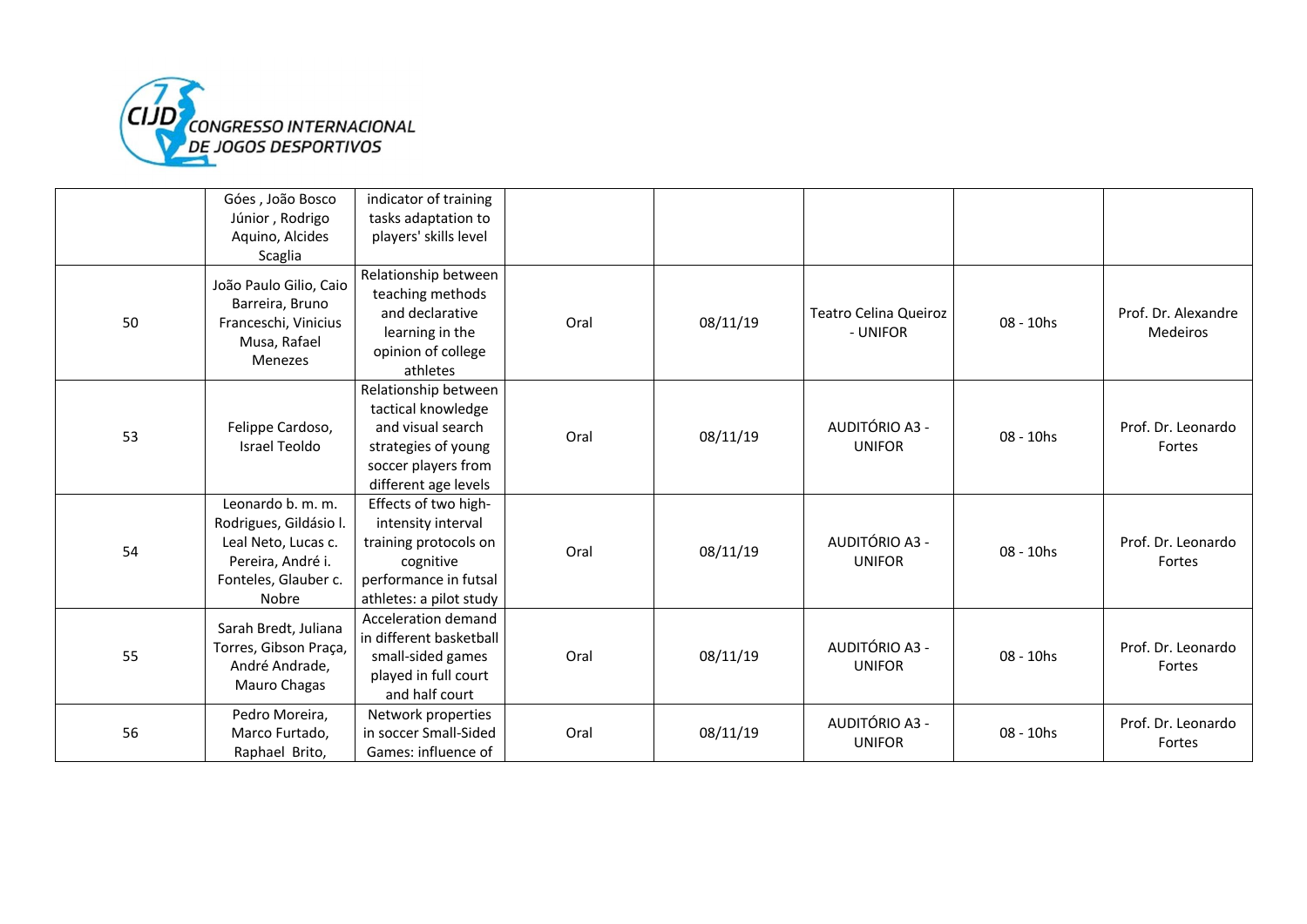

|    | Gibson Praça, Pablo                                                               | limitation on ball                                                                                                                                                        |      |          |                                 |           |                                       |
|----|-----------------------------------------------------------------------------------|---------------------------------------------------------------------------------------------------------------------------------------------------------------------------|------|----------|---------------------------------|-----------|---------------------------------------|
|    | Greco                                                                             | touches                                                                                                                                                                   |      |          |                                 |           |                                       |
| 58 | Guilherme Machado,<br>Israel Teoldo                                               | A comparison of the<br>quality and time of<br>decision-making in<br>tactical actions<br>between male and<br>female soccer players                                         | Oral | 08/11/19 | AUDITÓRIO A3 -<br><b>UNIFOR</b> | 08 - 10hs | Prof. Dr. Leonardo<br>Fortes          |
| 59 | Tatiane Mazzardo,<br>Sarah Bredt, Gabriel<br>Dieguez, Laura Diniz,<br>Pablo Greco | Teaching models for<br>team sports: a<br>systematic review                                                                                                                | Oral | 08/11/19 | AUDITÓRIO A3 -<br><b>UNIFOR</b> | 08 - 10hs | Prof. Dr. Leonardo<br>Fortes          |
| 60 | Maria Robalinho,<br>Fabrício Vasconcellos                                         | Can the continent of<br>birth and the<br>positional statutes<br>affect the functional<br>asymmetry of lower<br>limbs and creativity<br>of professional soccer<br>players? | Oral | 08/11/19 | AUDITÓRIO A3 -<br><b>UNIFOR</b> | 08 - 10hs | Prof. Dr. Leonardo<br>Fortes          |
| 61 | Augusto Rocha,<br>Bárbara Faria,<br>Celestino Neto,<br>Gustavo Costa              | Changes in the<br>ecological context<br>generate changes in<br>the tactical-technical<br>behavior of the<br>attack in novice<br>volleyball players.                       | Oral | 08/11/19 | AUDITÓRIO A3 -<br><b>UNIFOR</b> | 08 - 10hs | Prof. Dr. Leonardo<br>Fortes          |
| 66 | Osmar Moreira de<br>Souza Júnior, Nathan<br>Raphael Varotto                       | Table football for<br>gender equality in<br>football: report of a                                                                                                         | Oral | 08/11/19 | AUDITÓRIO A4 -<br><b>UNIFOR</b> | 08 - 10hs | Prof. Ms. Paulo<br>Henrique Fernandes |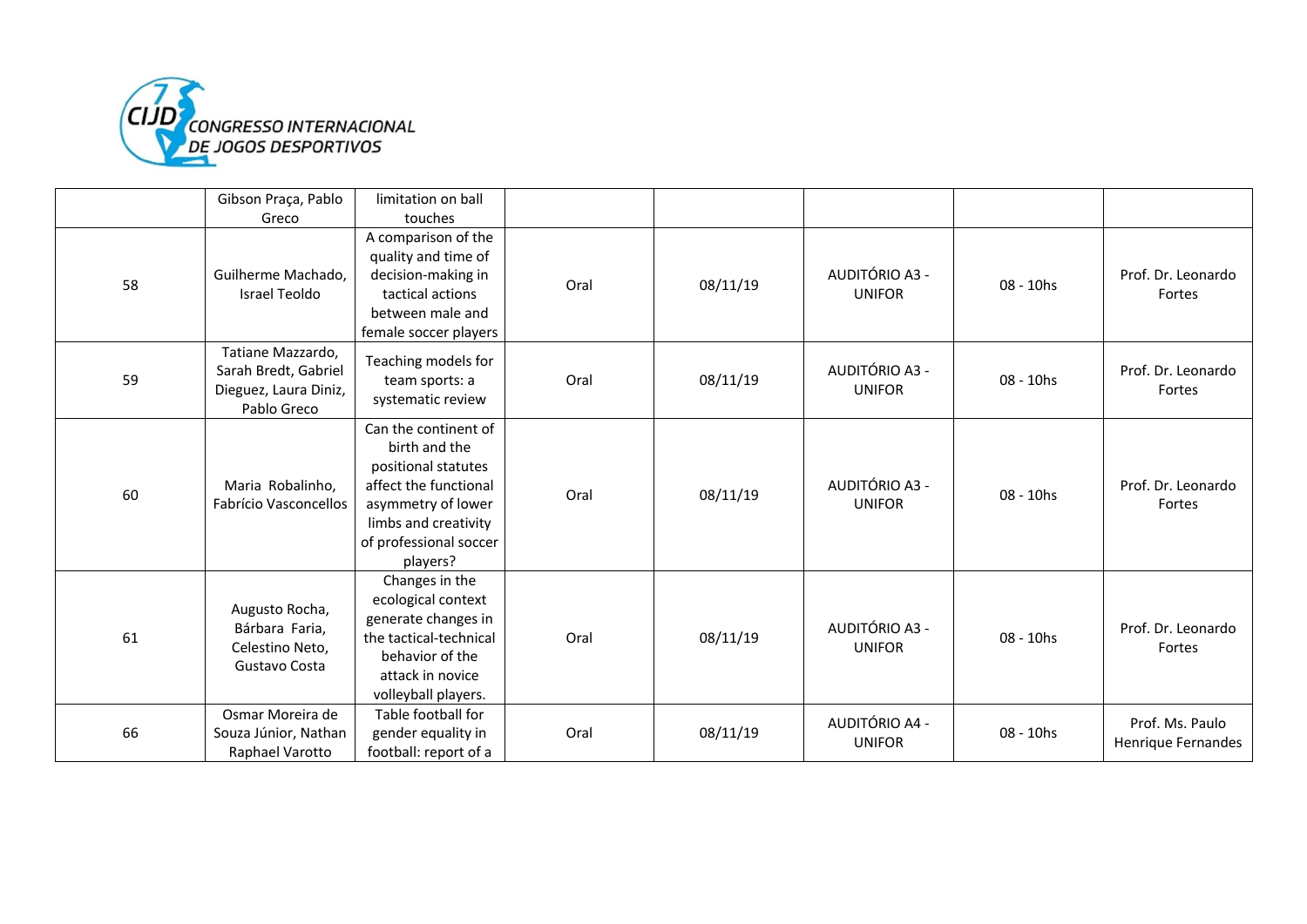

|    |                                                                                                                   | project in public<br>schools                                                                                                                           |      |          |                                 |           |                                       |
|----|-------------------------------------------------------------------------------------------------------------------|--------------------------------------------------------------------------------------------------------------------------------------------------------|------|----------|---------------------------------|-----------|---------------------------------------|
| 67 | Tiago Grifoni, Osmar<br>Moreira de Souza<br>Junior                                                                | Analysis of a didactic<br>unit with Fútbol<br>Callejero and its<br>implications on<br>gender relations in<br><b>Physical Education</b><br>classes      | Oral | 08/11/19 | AUDITÓRIO A4 -<br><b>UNIFOR</b> | 08 - 10hs | Prof. Ms. Paulo<br>Henrique Fernandes |
| 68 | Eduardo henrique de<br>Moura, Luiza andrea<br>conceição Moura                                                     | <b>EFFECT OF</b><br>BASKETBALL<br><b>TRAINING ON</b><br><b>EXPLOSIVE</b><br><b>STRENGTH AND</b><br>FLEXIBILITY IN YOUTH<br>ATHLETES AT A<br>MACROCYCLE | Oral | 08/11/19 | AUDITÓRIO A4 -<br><b>UNIFOR</b> | 08 - 10hs | Prof. Ms. Paulo<br>Henrique Fernandes |
| 69 | Mauricio Teixeira,<br>Ana d. Andrade,<br>Witalo Kassiano,<br>Cláudio o.<br>Assumpção,<br>Alexandre I.<br>Medeiros | Differences in<br>physical performance<br>of the young soccer<br>players in relation to<br>player role                                                 | Oral | 08/11/19 | AUDITÓRIO A4 -<br><b>UNIFOR</b> | 08 - 10hs | Prof. Ms. Paulo<br>Henrique Fernandes |
| 70 | Carlos Salvadeo,<br>Naiara Pizzol, Renato<br>Almeida, Thais<br>Baggio, Claudio<br>Assumpção                       | Session-RPE in<br>handball: does time<br>interfere in results?                                                                                         | Oral | 08/11/19 | AUDITÓRIO A4 -<br><b>UNIFOR</b> | 08 - 10hs | Prof. Ms. Paulo<br>Henrique Fernandes |
| 71 | Dilson b. Ribeiro<br>Junior, Francisco z.                                                                         | The RAE is<br>determinant in                                                                                                                           | Oral | 08/11/19 | AUDITÓRIO A4 -<br><b>UNIFOR</b> | 08 - 10hs | Prof. Ms. Paulo<br>Henrique Fernandes |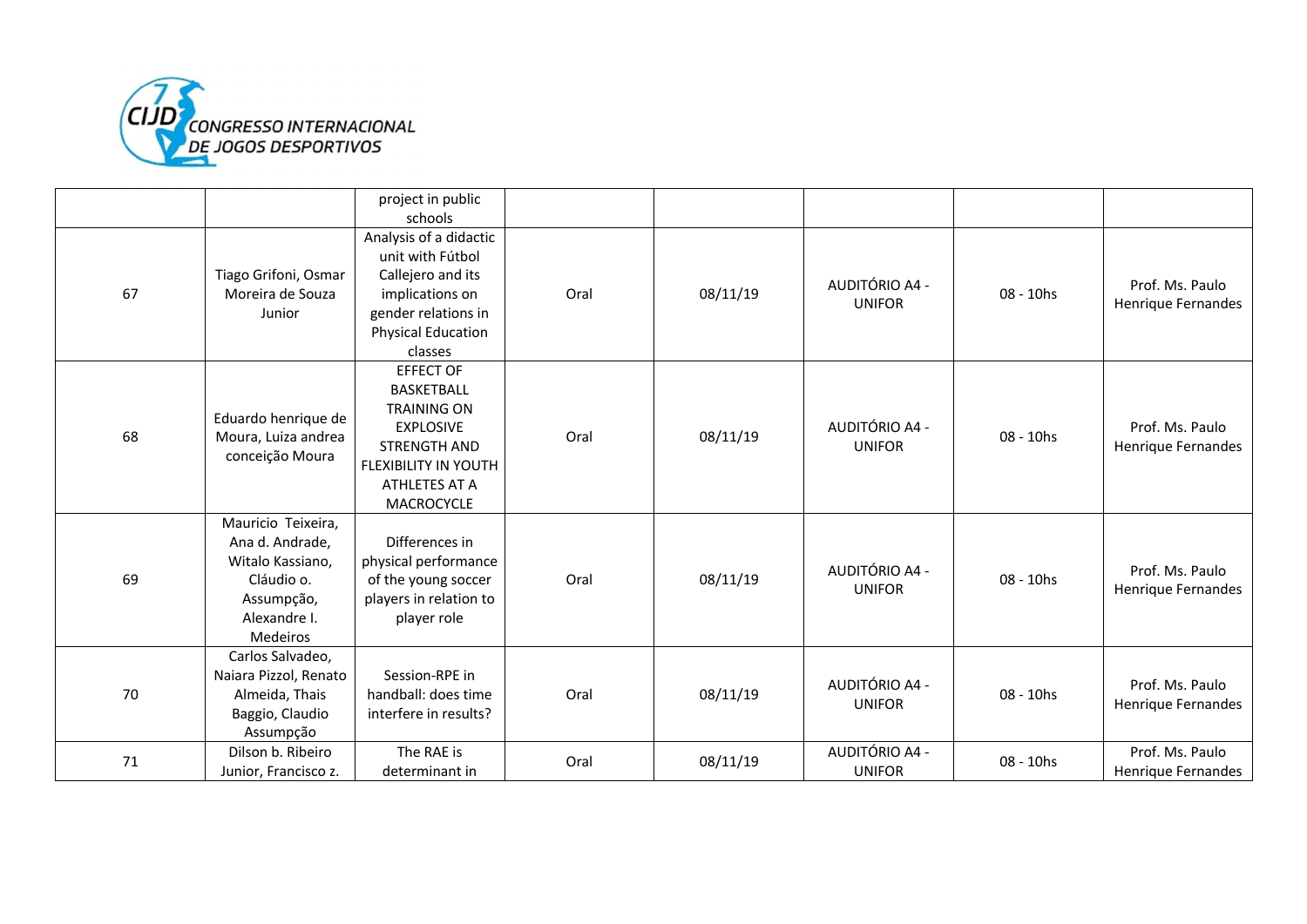

|    | Werneck, Carlos a.<br>Pererira, Helder z.<br>Oliveira, Jeferson m.<br>Vianna                                                                          | basketball career of<br>youth players? An<br>analysis of U15 to<br>U17 Brazilian<br>basketball select<br>player                                                                                   |      |          |                                          |           |                                       |
|----|-------------------------------------------------------------------------------------------------------------------------------------------------------|---------------------------------------------------------------------------------------------------------------------------------------------------------------------------------------------------|------|----------|------------------------------------------|-----------|---------------------------------------|
| 72 | Marcelo Rodrigues,<br>Felipe Da Costa, Iuri<br>Miranda, Juan<br>Morales, Henrique<br>Castro                                                           | Tactical-technical<br>performance in<br>female college<br>players: applications<br>of the Teaching<br>Games for<br>Understanding (TGfU)<br>and the technique-<br>centered traditional<br>approach | Oral | 08/11/19 | AUDITÓRIO A4 -<br><b>UNIFOR</b>          | 08 - 10hs | Prof. Ms. Paulo<br>Henrique Fernandes |
| 73 | Francisco tiago<br>Agapito, Amanda<br>figueiredo<br>Vasconcelos, Claudio<br>Oliveira Assumpção,<br>Alexandre igor<br>Medeiros, Mário<br>antônio Simim | Effect of consecutive<br>days of competition<br>in muscular strength,<br>perception of stress-<br>recovery in para-<br>athletes of amputee<br>football                                            | Oral | 08/11/19 | AUDITÓRIO A4 -<br><b>UNIFOR</b>          | 08 - 10hs | Prof. Ms. Paulo<br>Henrique Fernandes |
| 74 | Siomara aparecida<br>Silva, Kaísa aparecida<br>Campos, Marcella<br>castro campos<br>Velten                                                            | Effect of the<br>systematization of<br>contents on the<br>playing ability at<br>school                                                                                                            | Oral | 09/11/19 | Teatro Celina Queiroz<br>- UNIFOR        | 08 - 10hs | Prof. Dr. Edson<br>Palomares          |
| 77 | José marcelo alves<br>Cassimiro, Hygor                                                                                                                | Team sports<br>influence the choice                                                                                                                                                               | Oral | 09/11/19 | <b>Teatro Celina Queiroz</b><br>- UNIFOR | 08 - 10hs | Prof. Dr. Edson<br>Palomares          |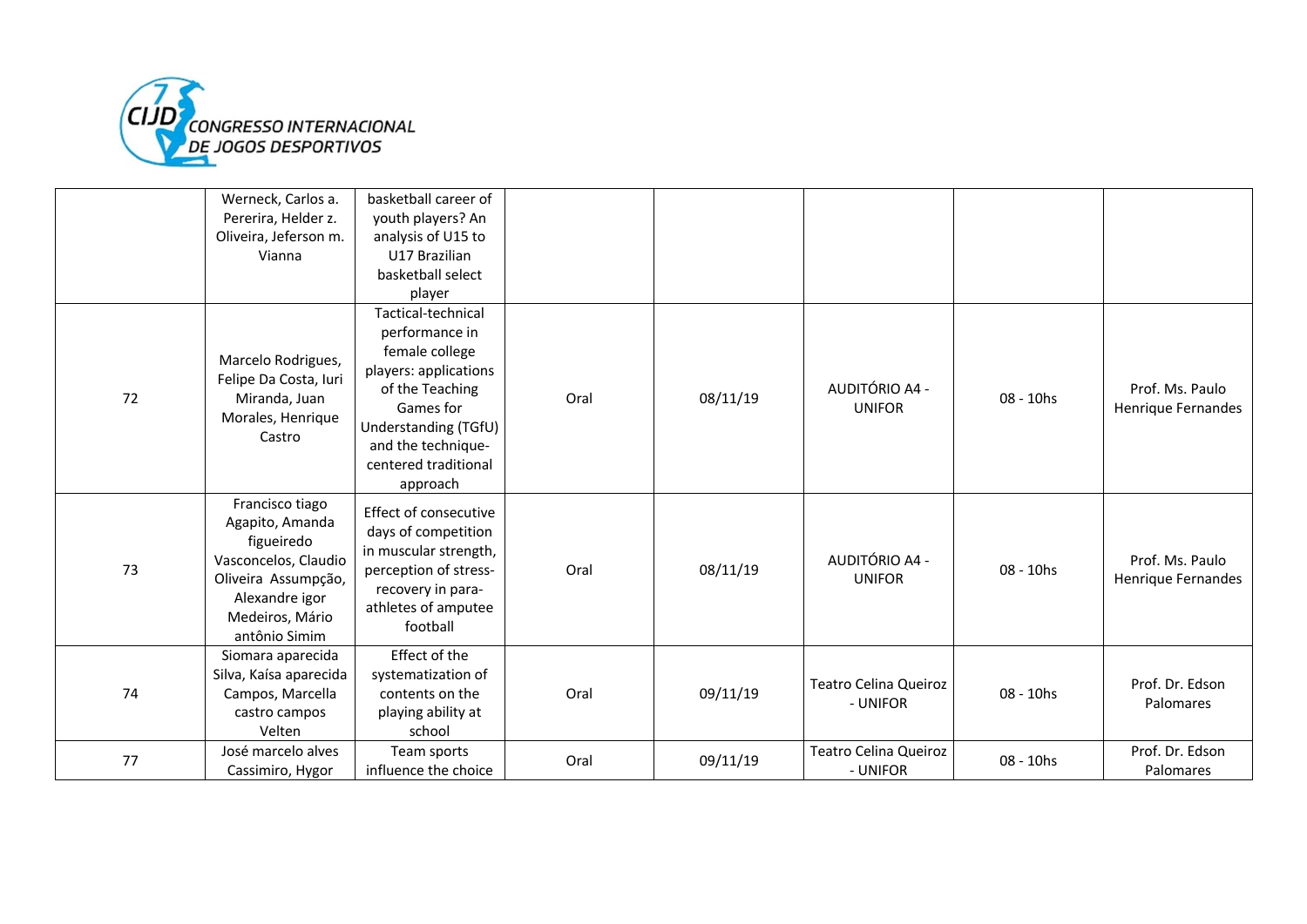

|    | cordeiro Fontes,<br>Júnia mara                                                                                                          | of Physical Education<br>degree                                                                                                                                                              |      |          |                                            |           |                                            |
|----|-----------------------------------------------------------------------------------------------------------------------------------------|----------------------------------------------------------------------------------------------------------------------------------------------------------------------------------------------|------|----------|--------------------------------------------|-----------|--------------------------------------------|
|    | Fernandes, Marcella                                                                                                                     |                                                                                                                                                                                              |      |          |                                            |           |                                            |
|    | castro campos<br>Velten, Siomara<br>aparecida Silva                                                                                     |                                                                                                                                                                                              |      |          |                                            |           |                                            |
| 79 | Rita Silva, Cláudio<br>Farias, Isabel<br>Mesquita                                                                                       | The implementation<br>of the Game-Step<br>Approach Model for<br>teaching and learning<br>volleyball:<br>perceptions of<br>secondary school<br>students                                       | Oral | 09/11/19 | Auditório da<br><b>Biblioteca - UNIFOR</b> | 08 - 10hs | Profª. Dra. Diana<br><b>Medeiros</b>       |
| 80 | Harley sousa<br>Barbosa, Bruno victor<br>da Silva, Claudio<br>oliveira Assumpção,<br>Alexandre igor<br>Medeiros, Mário<br>antônio Simim | Physical<br>characterization of<br>young player of the<br>blind football                                                                                                                     | Oral | 09/11/19 | Teatro Celina Queiroz<br>- UNIFOR          | 08 - 10hs | Prof. Dr. Edson<br>Palomares               |
| 86 | Ana Ramos, Patrícia<br>Coutinho, Isabel<br>Mesquita                                                                                     | Could the<br>development of<br>players' tactical<br>knowledge be a basis<br>of their autonomy<br>tactical skill? - An<br>action-research<br>throughout a<br>competitive volleyball<br>season | Oral | 09/11/19 | Auditório da<br>Biblioteca - UNIFOR        | 08 - 10hs | Prof <sup>a</sup> . Dra. Diana<br>Medeiros |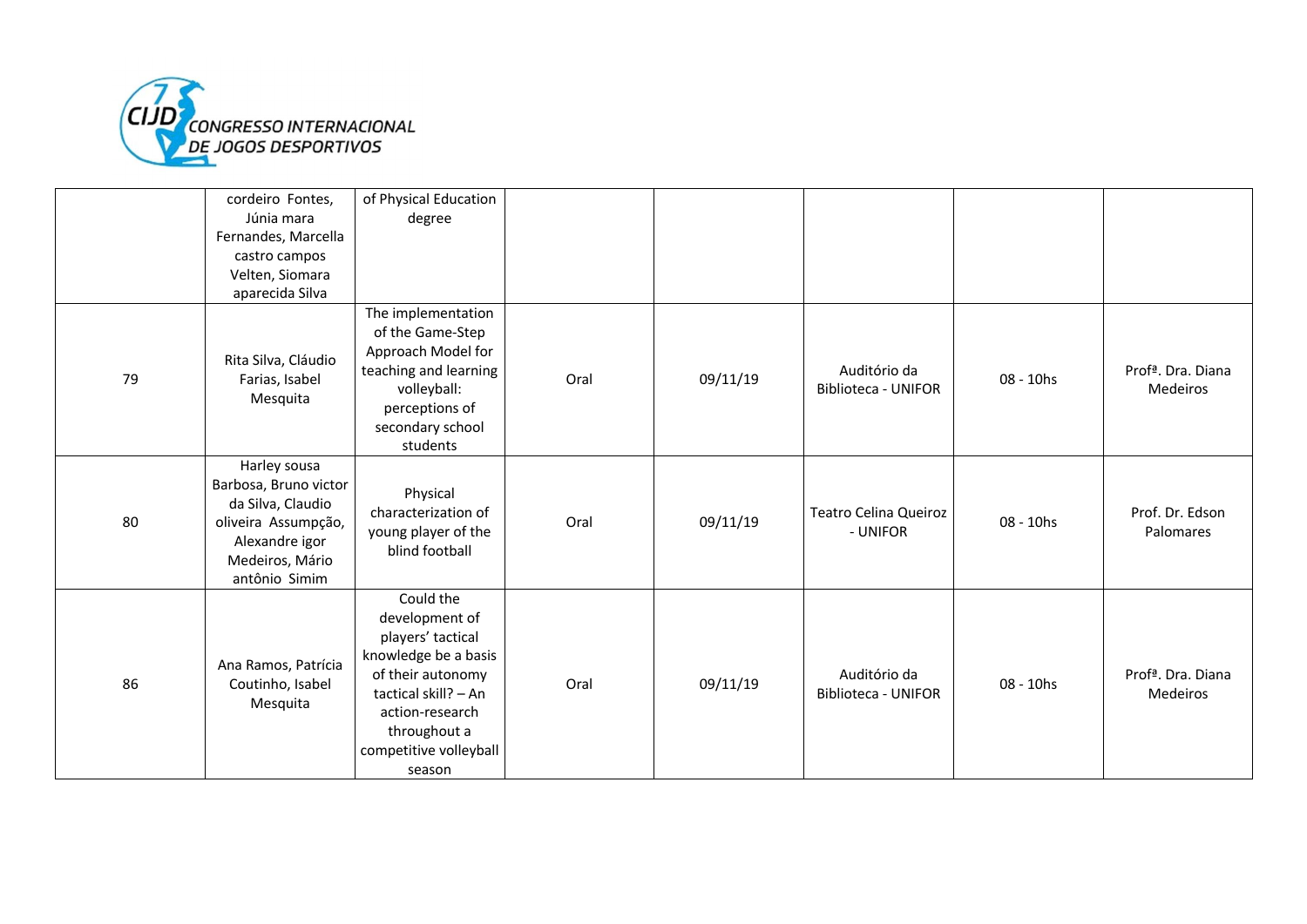

| 88 | Eugénia Azevedo, Rui<br>Araújo, Isabel<br>Mesquita                                                                        | Can composting<br>reflection be<br>achieved by student<br>coaches'?                                                                                   | Oral | 09/11/19 | Auditório da<br><b>Biblioteca - UNIFOR</b> | $08 - 10$ hs | Prof <sup>a</sup> . Dra. Diana<br><b>Medeiros</b> |
|----|---------------------------------------------------------------------------------------------------------------------------|-------------------------------------------------------------------------------------------------------------------------------------------------------|------|----------|--------------------------------------------|--------------|---------------------------------------------------|
| 90 | Lorenzo Laporta,<br>Cristiana Bessa, Paulo<br>vicente João, José<br>Afonso, Isabel<br>Mesquita                            | Coexistence of<br>performance models<br>at the highest level of<br>performance: the<br>case of elite women's<br>volleyball                            | Oral | 09/11/19 | Teatro Celina Queiroz<br>- UNIFOR          | 08 - 10hs    | Prof. Dr. Edson<br>Palomares                      |
| 91 | Pedro henrique<br>Lobão, Dilson Ribeiro<br>Junior, Helder<br>zimmerman Oliveira,<br>Jeferson Vianna,<br>Francisco Werneck | The career of male<br>basketball players in<br>Brazil: A descriptive<br>analysis of the period<br>2004-2018                                           | Oral | 09/11/19 | <b>Teatro Celina Queiroz</b><br>- UNIFOR   | 08 - 10hs    | Prof. Dr. Edson<br>Palomares                      |
| 93 | Cristiana Bessa, Isabel<br>Mesquita                                                                                       | Impact of Sport<br><b>Education and Direct</b><br><b>Instruction Models</b><br>on students' self-<br>confidence<br>development in sport<br>activities | Oral | 09/11/19 | Auditório da<br><b>Biblioteca - UNIFOR</b> | 08 - 10hs    | Prof <sup>a</sup> . Dra. Diana<br><b>Medeiros</b> |
| 95 | Matheus Lopes, José<br>Cassimiro, Júnia<br>Fernandes, Siomara<br>Silva, Marcella Velten                                   | Team sports and the<br>expectation of<br>professional<br>performance                                                                                  | Oral | 09/11/19 | <b>Teatro Celina Queiroz</b><br>- UNIFOR   | 08 - 10hs    | Prof. Dr. Edson<br>Palomares                      |
| 97 | Walter Cortez,<br>Leonardo Rodrigues,<br>Gildásio Leal Neto,                                                              | Comparative study<br>between the<br>measurement of<br>reaction time and                                                                               | Oral | 09/11/19 | AUDITÓRIO A3 -<br><b>UNIFOR</b>            | 08 - 10hs    |                                                   |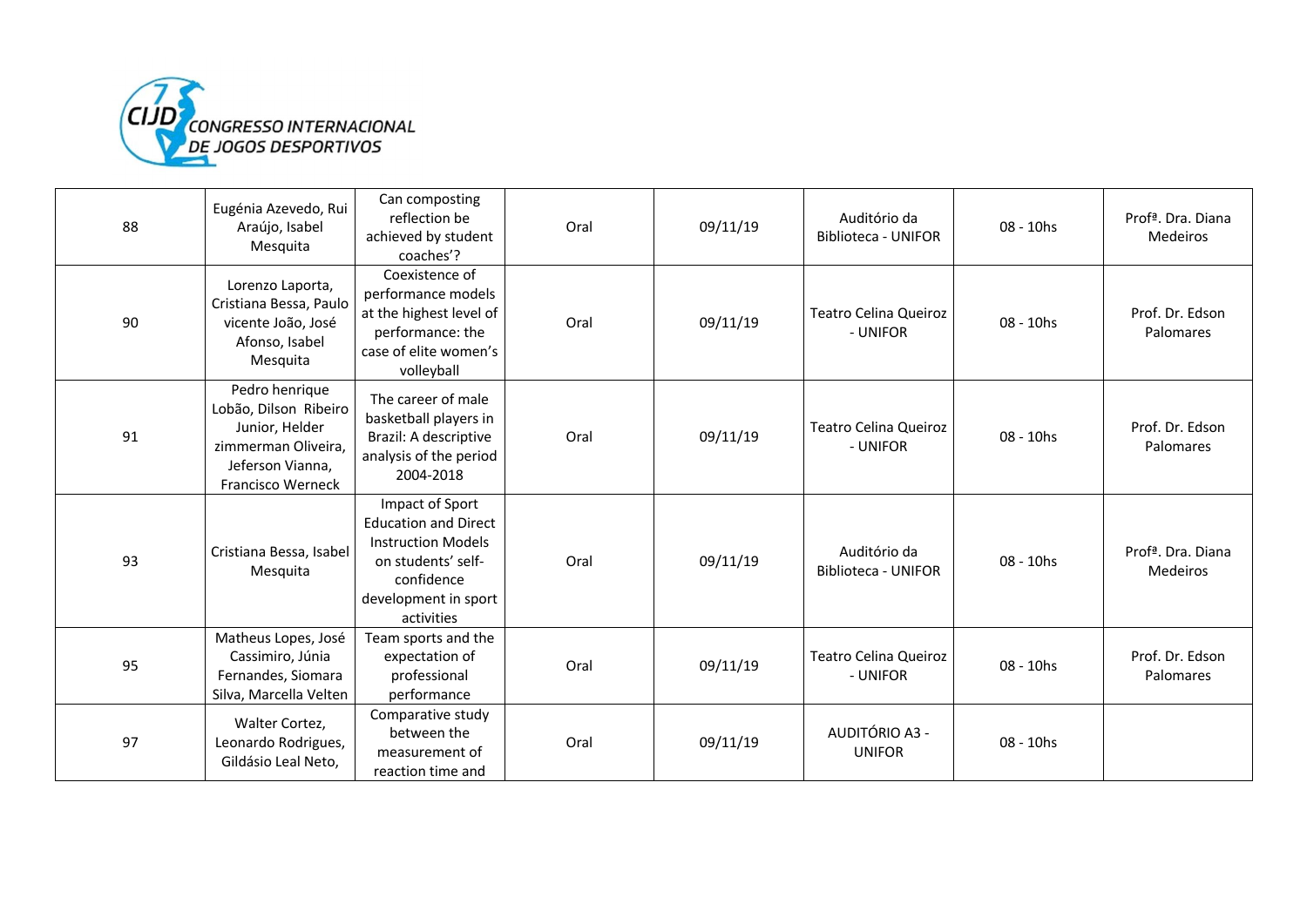

|     | Renata Freire, Maria                          | response time            |      |          |                |           |  |
|-----|-----------------------------------------------|--------------------------|------|----------|----------------|-----------|--|
|     | Nazário                                       | estimated by the         |      |          |                |           |  |
|     |                                               | coaches of a female      |      |          |                |           |  |
|     |                                               | futsal universitary      |      |          |                |           |  |
|     |                                               | team                     |      |          |                |           |  |
|     | Antonio Fernánez-                             |                          |      |          |                |           |  |
|     | Leo, Carlos david                             | Influence of match       |      |          |                |           |  |
|     | Gómez-Carmona,                                | status in external       |      |          | AUDITÓRIO A3 - |           |  |
| 100 | María Reina-Román,                            | load during official     | Oral | 09/11/19 |                | 08 - 10hs |  |
|     | Jesús Muñoz-                                  | amateur basketball       |      |          | <b>UNIFOR</b>  |           |  |
|     | Jiménez, Sergio josé                          | games: A case study      |      |          |                |           |  |
|     | Ibáñez                                        |                          |      |          |                |           |  |
|     |                                               | Analysis of the          |      |          |                |           |  |
|     |                                               | performance              |      |          |                |           |  |
|     | Manuel g. Mandly,                             | indicators according     |      |          |                |           |  |
| 102 | Javier García-Rubio,<br>Sebastian Feu, Carlos | to the specific          | Oral |          | AUDITÓRIO A3 - | 08 - 10hs |  |
|     |                                               | position in the          |      | 09/11/19 | <b>UNIFOR</b>  |           |  |
|     | d. Gómez-Carmona,                             | Spanish Women's          |      |          |                |           |  |
|     | Sergio j. Ibáñez                              | Professional             |      |          |                |           |  |
|     |                                               | <b>Basketball League</b> |      |          |                |           |  |
|     |                                               | NEUROMUSCULAR            |      |          |                |           |  |
|     | Juliana Braga, Ana                            | AND AUTONOMIC            |      |          |                |           |  |
|     | Andrade, Witalo                               | <b>RESPONSES OF</b>      |      |          | AUDITÓRIO A3 - |           |  |
| 103 | Kassiano, Mário                               | <b>BEACH HANDBALL</b>    | Oral | 09/11/19 |                | 08 - 10hs |  |
|     | Simim, Alexandre                              | <b>PRACTITIONERS</b>     |      |          | <b>UNIFOR</b>  |           |  |
|     | Medeiros                                      | <b>DURING A</b>          |      |          |                |           |  |
|     |                                               | SIMULATED GAME           |      |          |                |           |  |
|     | José m. GAMONALES,                            | Internal and external    |      |          |                |           |  |
|     | David MANCHA-                                 | loading differences      |      |          | AUDITÓRIO A3 - |           |  |
| 105 | TRIGUERO, Kiko                                | between winners and      | Oral | 09/11/19 | <b>UNIFOR</b>  | 08 - 10hs |  |
|     | LEÓN, Antonio                                 | losers teams in          |      |          |                |           |  |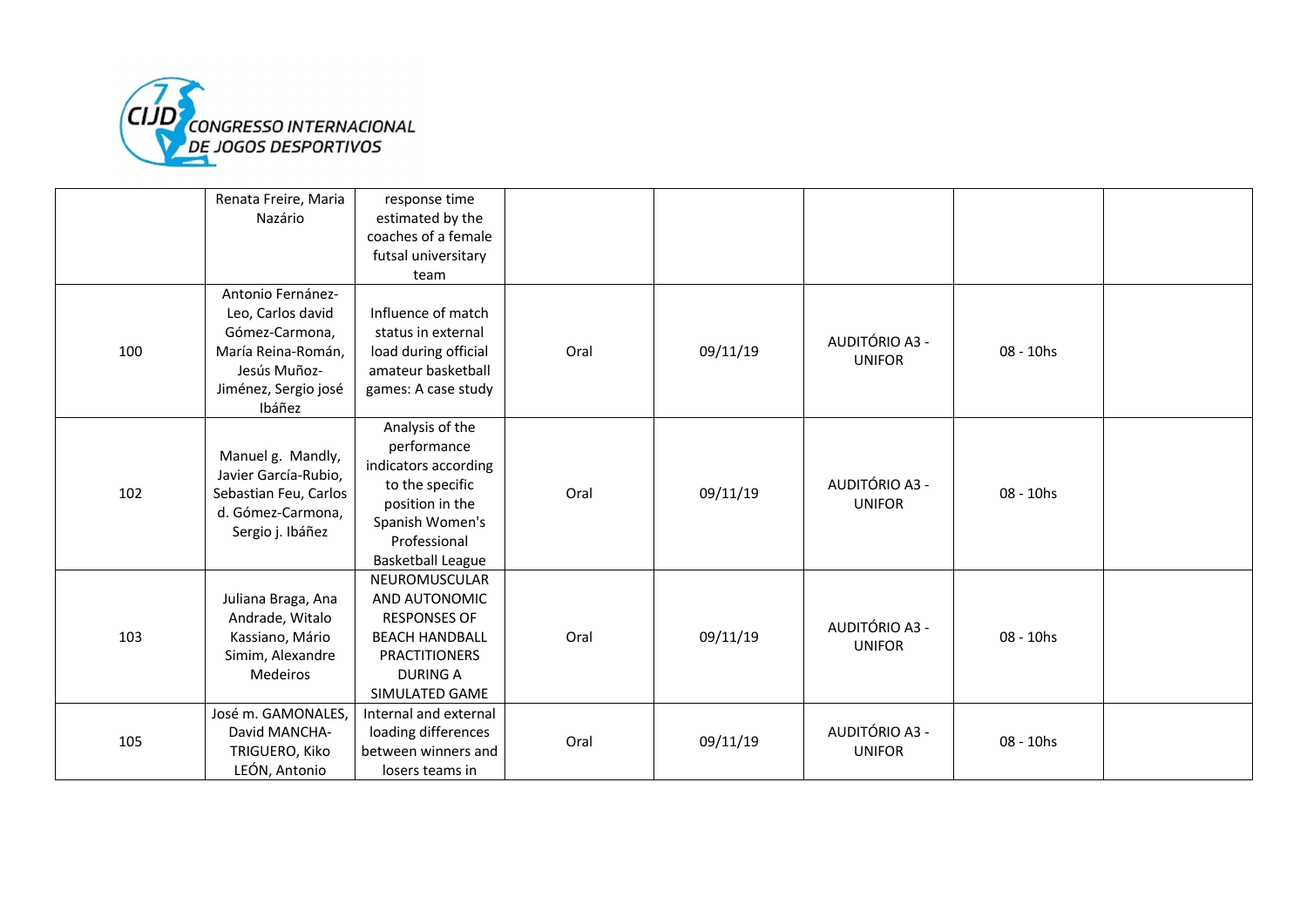

|     | ANTÚNEZ, Jesús<br>MUÑOZ-JIMÉNEZ                                                | football 5-a-side for<br>blind people                                                                                                                                                                                                                              |      |          |                                            |           |                                            |
|-----|--------------------------------------------------------------------------------|--------------------------------------------------------------------------------------------------------------------------------------------------------------------------------------------------------------------------------------------------------------------|------|----------|--------------------------------------------|-----------|--------------------------------------------|
| 106 | João Franco, Lucas<br>Cordeiro, Adriano<br>Nobre, Livia Meireles               | Social skills and the<br>sports context: A<br>national literature<br>review                                                                                                                                                                                        | Oral | 09/11/19 | AUDITÓRIO A3 -<br><b>UNIFOR</b>            | 08 - 10hs |                                            |
| 107 | Carla Valério, Cláudio<br>Farias, Isabel<br>Mesquita                           | <b>Physical Education</b><br><b>Teacher Education</b><br>programmes based<br>on constructivist and<br>critical pedagogies:<br>Pre-service teachers<br>views of the<br>threshold between<br>knowing how to be<br>and being a<br>constructivist-<br>oriented teacher | Oral | 09/11/19 | Auditório da<br><b>Biblioteca - UNIFOR</b> | 08 - 10hs | Prof <sup>a</sup> . Dra. Diana<br>Medeiros |
| 109 | Lucas Cordeiro, Ana<br>Silva, Adriano Nobre,<br>João Franco, Livia<br>Meireles | The importance of<br>Psychology of<br>Learning subject in<br>the education of<br><b>Physical Education</b><br>professionals                                                                                                                                        | Oral | 09/11/19 | AUDITÓRIO A3 -<br><b>UNIFOR</b>            | 08 - 10hs |                                            |
| 110 | Magna Silva, Jorge<br>Campaniço, José<br>Leitão                                | Decision making<br>changes in penalties<br>and offsides with the<br>use of VAR in<br>Brasileirão 2019                                                                                                                                                              | Oral | 09/11/19 | AUDITÓRIO A3 -<br><b>UNIFOR</b>            | 08 - 10hs |                                            |
| 113 | Ana cristina Gabriel<br>Pereira, Osmar                                         | The empowerment of<br>girls in invasion                                                                                                                                                                                                                            | Oral | 09/11/19 | AUDITÓRIO A4 -<br><b>UNIFOR</b>            | 08 - 10hs | Prof. Dr. Cláudio<br>Assumpção             |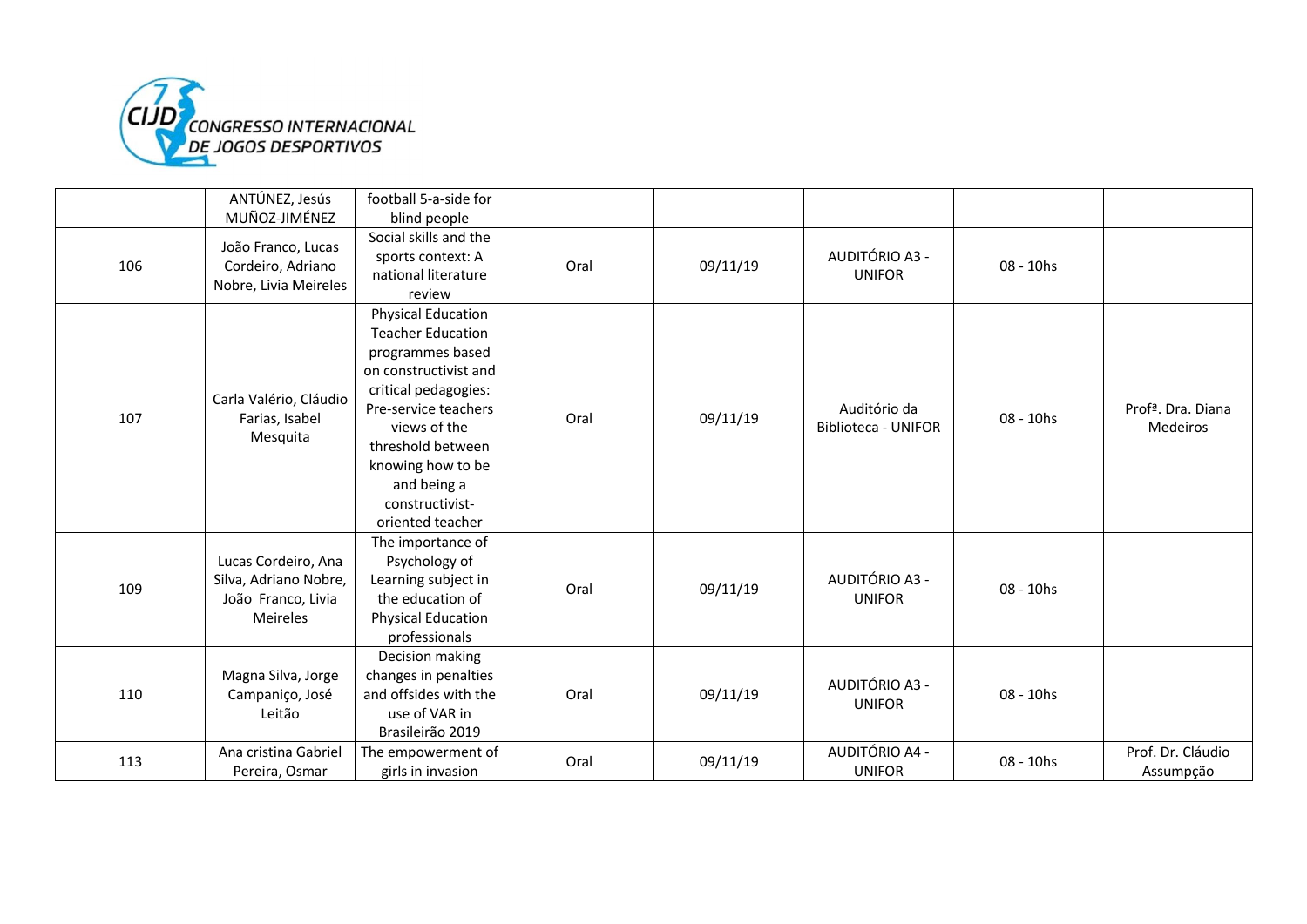

|     | Moreira de Souza<br>Junior                                                                                                | sports games: impact<br>of active teaching<br>methodologies on<br>gender relations                                       |      |          |                                 |              |                                |
|-----|---------------------------------------------------------------------------------------------------------------------------|--------------------------------------------------------------------------------------------------------------------------|------|----------|---------------------------------|--------------|--------------------------------|
| 114 | Leonardo Costa,<br>André Rocha,<br>Josamar Moura,<br>Sérgio Rocha, Márcia<br>Paula                                        | World Beach Sports -<br>WBS Brazil, Fortaleza<br>the World Capital of<br><b>Beach Sports</b>                             | Oral | 09/11/19 | AUDITÓRIO A4 -<br><b>UNIFOR</b> | 08 - 10hs    | Prof. Dr. Cláudio<br>Assumpção |
| 115 | Vinícius I. Lima, Sarah<br>g. t. Bredt, Juliana o.<br>Torres, André g. p.<br>Andrade, Mauro h.<br>Chagas                  | Acceleration and<br>heart rate response<br>during consecutive<br>bouts of 5vs.5<br>basketball game play                  | Oral | 09/11/19 | AUDITÓRIO A4 -<br><b>UNIFOR</b> | 08 - 10hs    | Prof. Dr. Cláudio<br>Assumpção |
| 120 | Leonardo Galdino,<br>Dilson Ribeiro Junior,<br>Livía costa Reis<br>Souza, Maurício Bara<br>Filho                          | Control and<br>Monitoring of<br>Internal Training Load<br>in Competitive<br>phases of Young<br><b>Basketball Players</b> | Oral | 09/11/19 | AUDITÓRIO A4 -<br><b>UNIFOR</b> | $08 - 10$ hs | Prof. Dr. Cláudio<br>Assumpção |
| 123 | Alane Lima, Rodrigo<br>Oliveira, Mário<br>Simim, Alexandre<br>Medeiros                                                    | The Shoulder of the<br>Overhead Athlete: A<br><b>Bibliometric Analysis</b>                                               | Oral | 09/11/19 | AUDITÓRIO A4 -<br><b>UNIFOR</b> | 08 - 10hs    | Prof. Dr. Cláudio<br>Assumpção |
| 124 | Marcelo M. R. Filho,<br>Matheus W.<br>Almeida, Dener A. T.<br>Martins, Felipe B. P.<br>Drumond, Adriano C.<br>C. Loureiro | The History of the<br>Ceará Volleyball from<br>1941 to 1945.                                                             | Oral | 09/11/19 | AUDITÓRIO A4 -<br><b>UNIFOR</b> | 08 - 10hs    | Prof. Dr. Cláudio<br>Assumpção |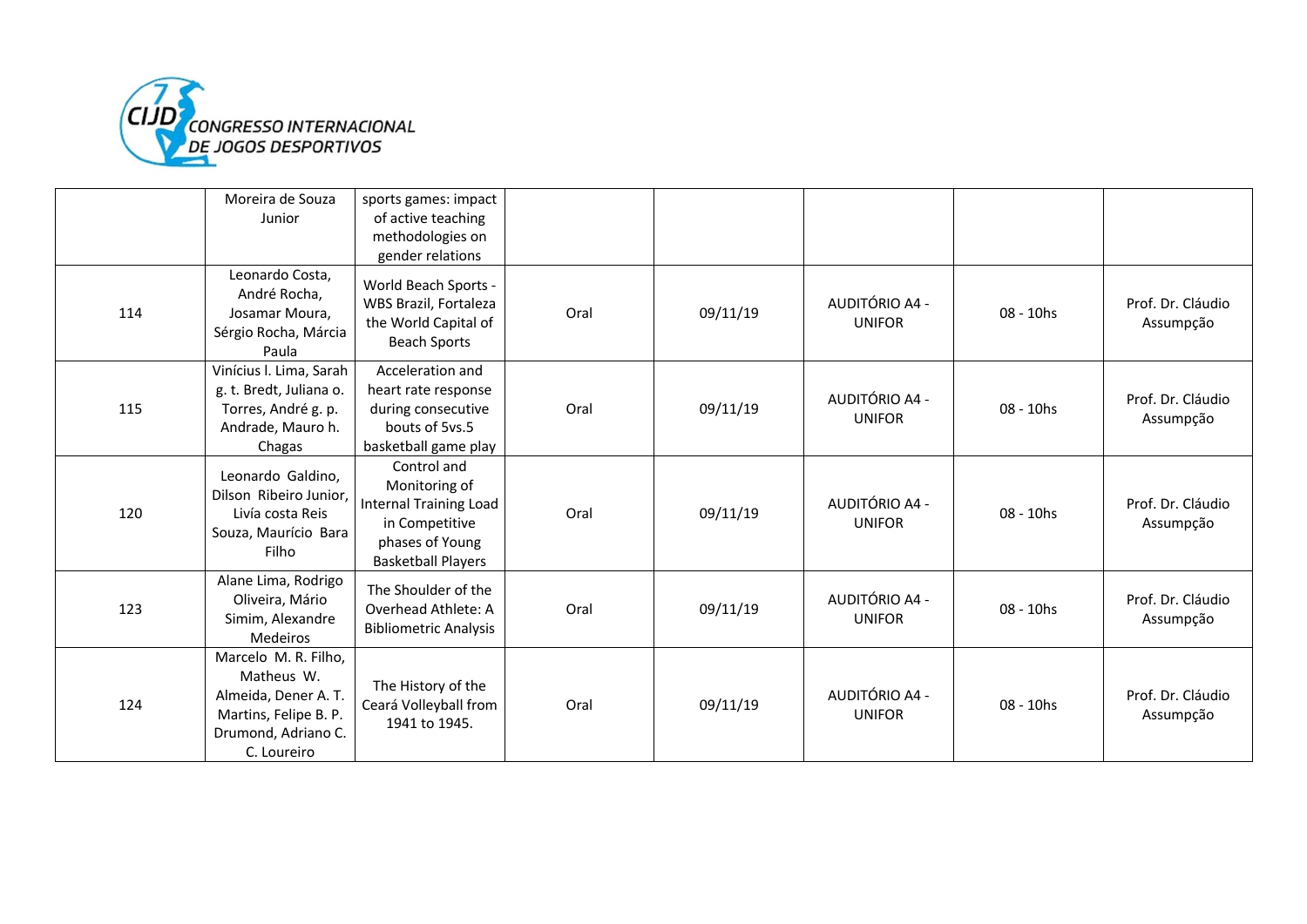

| 125 | Ana Andrade, Petrus<br>Gantois, Gilmário<br>Batista, Fábio<br>Nakamura                                                    | Changes in heart rate<br>variability of U17 and<br>Senior Brazilian<br>beach volleyball<br>players in a<br>tournament                   | Oral | 09/11/19 | AUDITÓRIO A4 -<br><b>UNIFOR</b>            | 08 - 10hs | Prof. Dr. Cláudio<br>Assumpção             |
|-----|---------------------------------------------------------------------------------------------------------------------------|-----------------------------------------------------------------------------------------------------------------------------------------|------|----------|--------------------------------------------|-----------|--------------------------------------------|
| 126 | Matheus w. Almeida,<br>Marcelo m. r. Filho,<br>Dener a. t. Martins.<br>Felipe b. p.<br>Drumond, Adriano c.<br>c. Loureiro | The History of the<br>Ceará Volleyball from<br>1951 to 1955                                                                             | Oral | 09/11/19 | AUDITÓRIO A4 -<br><b>UNIFOR</b>            | 08 - 10hs | Prof. Dr. Cláudio<br>Assumpção             |
| 131 | Paulo andrey Bastos,<br>Ralciney márcio<br>Barbosa, Ana beatriz<br>Holanda, Luciana<br>paula Holanda                      | Weekly training<br>sessions and<br>functional security of<br>sports of the<br>universities on the<br>2014 Brazilian<br>university games | Oral | 09/11/19 | Auditório da<br>Biblioteca - UNIFOR        | 08 - 10hs | Prof <sup>a</sup> . Dra. Diana<br>Medeiros |
| 138 | Felipe lima Jerônimo,<br>Francisco Bruno Forte<br>Rocha, Alexandre Igor<br>Araripe Medeiros                               | The 50 most cited<br>articles in small sided<br>games in soccer. A<br>bibliometric analysis.                                            | Oral | 09/11/19 | Auditório da<br><b>Biblioteca - UNIFOR</b> | 08 - 10hs | Prof <sup>a</sup> , Dra, Diana<br>Medeiros |
| 139 | Silvio Smorgenni<br>Ribeiro, Felipe<br>Pedrosa, Sergio<br>Bezerra Filho,<br>Joaquim Alves<br>Neto                         | The 20 most<br>relevant authors in<br>the publication of<br>Futsal articles: A<br>bibliometric study                                    | Oral | 09/11/19 | Auditório da<br><b>Biblioteca - UNIFOR</b> | 08 - 10hs | Profª, Dra. Diana<br>Medeiros              |
| 140 | Lara Costa, Milena<br>Lima, Diane<br>Rebouças, André                                                                      | Impact of music on<br>the responses of<br>rating of perceived                                                                           | Oral | 09/11/19 | <b>Teatro Celina Queiroz</b><br>- UNIFOR   | 08 - 10hs | Prof. Dr. Edson<br>Palomares               |